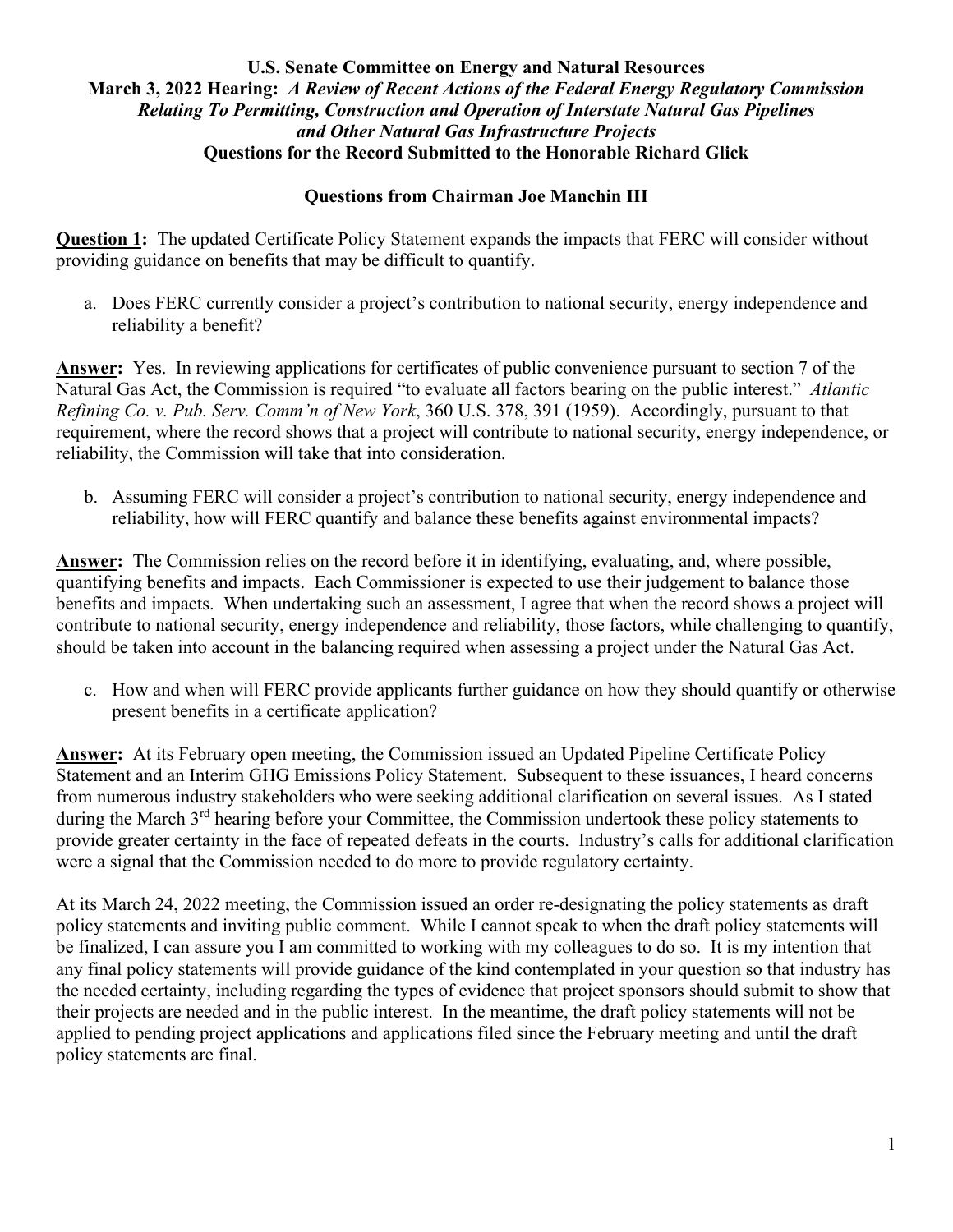**Question 2:** The Interim Greenhouse Gas Policy Statement recommends that applicants propose upstream, downstream, operational, and construction emissions mitigation measures and notes that costs associated with the mitigation may be recoverable to the same extent as other construction and operational expenses.

a. How does FERC intend to move forward on the rate-making process to allow for cost recovery of these expenses?

**Answer:** As stated in the now-Draft GHG Emissions Policy Statement, pipelines may seek to recover the costs of any greenhouse gas (GHG) mitigation measures in the rates of the individual project under the Commission's existing ratemaking process. The Commission is seeking comment on these matters and I look forward to reviewing any comments received on how the Commission will address specific cost recovery for proposed GHG mitigation measures. The Commission has invited comments on the draft policy statements by April 25, 2022 and reply comments by May 25, 2022.

b. How will applicants know what mitigation expenses FERC will find prudent and recoverable especially for upstream and downstream emissions?

**Answer:** As a general matter, the Commission has approved requests for recovery of costs prudently incurred for mitigation of environmental impacts.As to emissions specifically, the Draft GHG Emissions Policy Statement lists four criteria that GHG mitigation must meet for expenses to be recoverable. GHG mitigation mechanisms should be:

- a. real and additional the emissions reductions would not have otherwise happened unless the proposed reduction mechanism was implemented, and the associated reductions occur beyond regulatory requirements;
- b. quantifiable any emissions reductions must be calculated using a transparent and replicable methodology;
- c. unencumbered the seller has clear ownership of or exclusive rights to the benefits of the greenhouse gas reduction; and
- d. trackable the project sponsor must also propose means for the Commission to monitor and track compliance with the proposed mitigation measures for the life of the project.

I encourage all stakeholders to submit additional comments on the four criteria listed above and look forward to reviewing those comments as we consider the best path toward finalizing the Draft GHG Emissions Policy Statement. I expect that any final policy statements will include additional detail and guidance regarding how the Commission will evaluate mitigation measures.

**Question 3:** FERC's new policy statements will apply retroactively to applications currently pending before FERC, which has created uncertainty for project developers and a bottleneck in the approval of projects.

a. Since these policies apply retroactively, are you concerned that applying them retroactively will impact the financing and timeliness of project applications? Why or why not?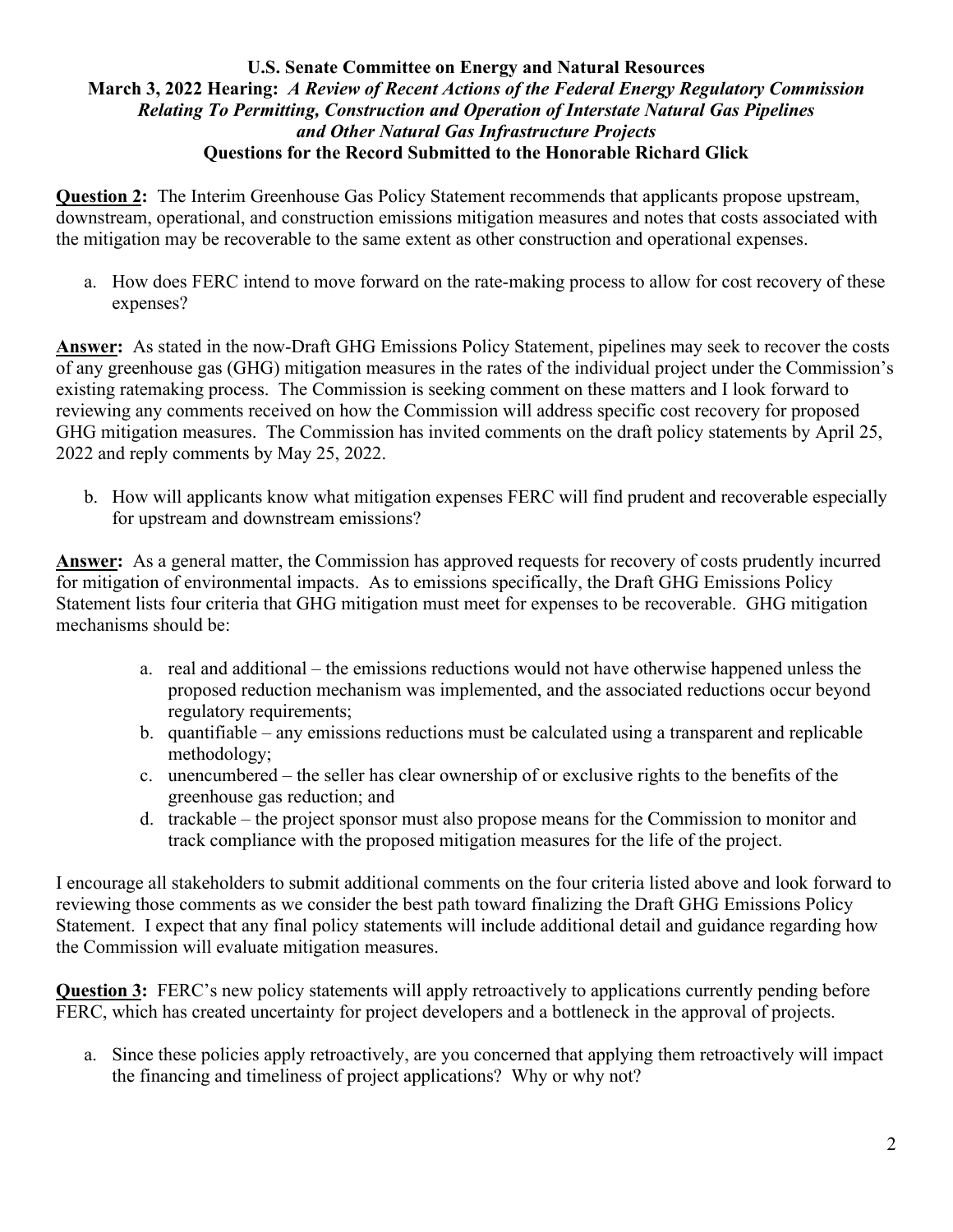**Answer:** In our order re-designating the policy statements as draft policy statements, the Commission stated that the policy statements will not apply to any applications filed prior to the issuance of final policy statements. It is my goal that our commitment to apply final policy statements only prospectively will provide certainty for developers, including with respect to their financing.

### **Questions from Ranking Member John Barrasso**

**Question 1:** You, Commissioner Clements and Commissioner Phillips repeatedly stated that recent court decisions required issuance of the Policy Statements the Commission issued on February 18, 2022 ("the Policy Statements"). Commissioners Danly and Christie took the contrary view. Please provide the case, pin cite, and precise quotation of each judicial precedent that in your view *requires*:

a. The issuance at all of either one or both of the Policy Statements;

**Answer:** No court case requires the issuance of either policy statement, which are discretionary documents intended to provide guidance on how the Commission will consider the issues addressed therein. As I noted at the March 3, 2022 hearing, the courts have remanded several cases to the Commission over the last few years for failing to adequately consider the GHG emissions caused by a proposed project, and the policy statements were intended, in part, to address the flaws identified in those cases. Those cases are:

- *Food & Water Watch v. FERC*, No. 20-1132, --- F.4th ---, slip op. at 10, 18 (D.C. Cir. Mar. 11, 2022) ("[W]e remand to the Commission in light of its failure to satisfy its NEPA obligations" requiring on "remand to the agency to perform a supplemental environmental assessment in which it must either quantify and consider the project's downstream carbon emissions or explain in more detail why it cannot do so.").
- *Vecinos para el Bienestar de la Comunidad Costera v. FERC*, 6 F.4th 1321, 1331 (D.C. Cir. 2021) ("[T]he Commission's NEPA analyses of the projects' impacts on climate change and environmental justice communities were deficient under the APA. The Commission's determinations of public interest and convenience under the NGA were therefore deficient to the extent that they relied on its NEPA analyses of the projects' impacts on climate change and environmental justice communities. On remand, the Commission must reconsider its determinations of public interest and convenience under Sections 3 and 7 of the NGA, along with its NEPA analyses of the projects' impacts on climate change and environmental justice communities.") (citations omitted).
- *Birckhead v. FERC*, 925 F.3d 510, 518 (D.C. Cir. 2019) (holding that because "[Petitioners] nowhere claim that the Commission's failure to seek out additional information constitutes a violation of its obligations under NEPA. We are thus left with no basis for concluding that the Commission acted arbitrarily or capriciously or otherwise violated NEPA in declining to consider the environmental impacts of upstream gas production."); *id*. at 518–19 ("the Commission is wrong to suggest that downstream emissions are not reasonably foreseeable simply because the gas transported by the Project may displace existing natural gas supplies or higher-emitting fuels. Indeed, that position is a total nonsequitur: as we explained in *Sierra Club*, if downstream greenhouse-gas emissions otherwise qualify as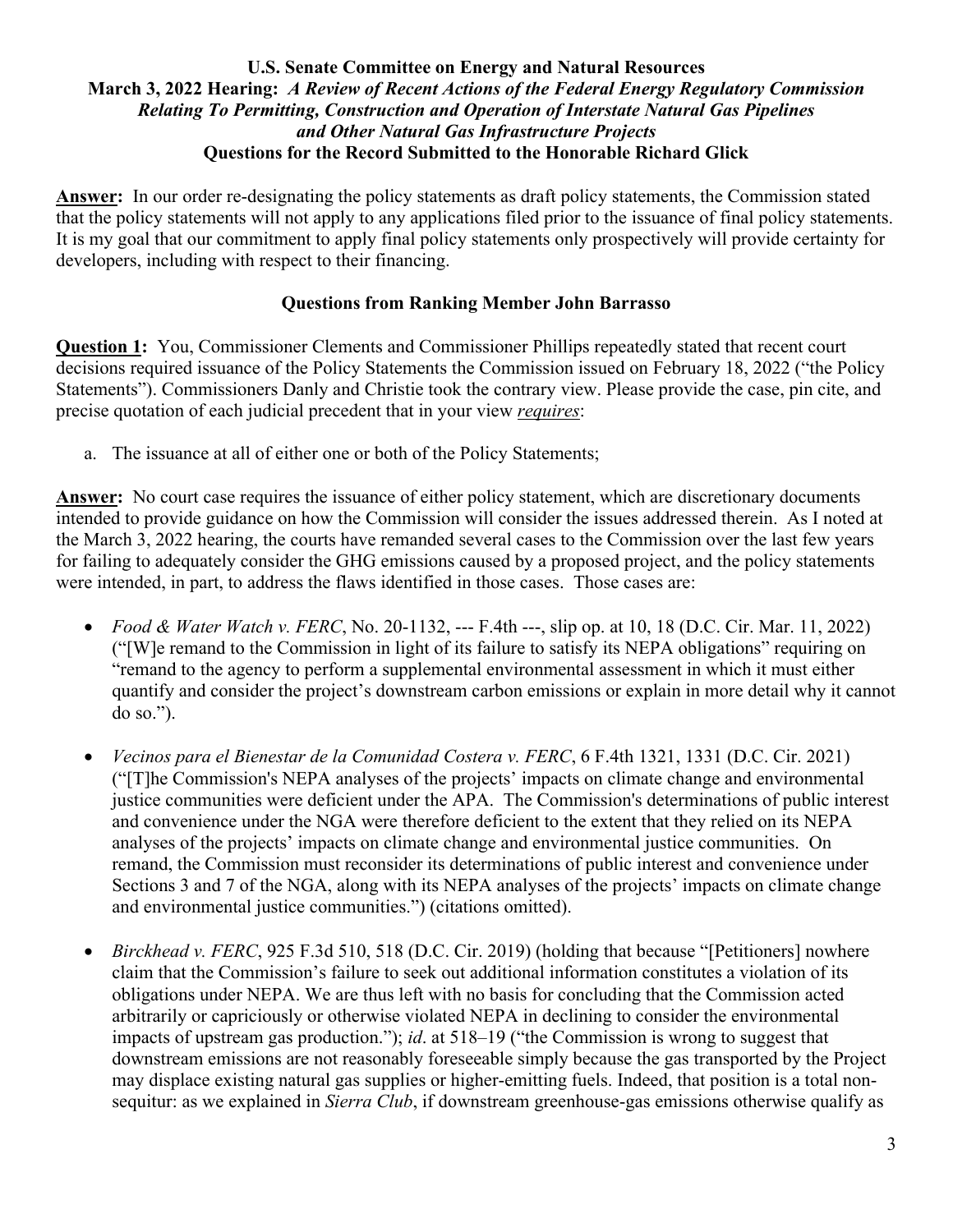an indirect effect, the mere possibility that a project's overall emissions calculation will be favorable because of an 'offset ... elsewhere' does not 'excuse[ ]' the Commission 'from making emissions estimates' in the first place.").

• *Sierra Club v. FERC*, 867 F.3d 1357, 1363 (D.C. Cir. 2017) (*Sabal Trail*) ("We agree that FERC's environmental impact statement did not contain enough information on the greenhouse-gas emissions that will result from burning the gas that the pipelines will carry.").

In addition, the D.C. Circuit has also recently vacated and remanded another certificate order for failing to adequately scrutinize the need for the proposed pipeline.

- *Env't Def. Fund v. FERC*, 2 F.4th 953, 960, 976 (D.C. Cir. 2021) ("We agree with [petitioners] that the Commission's refusal to seriously engage with nonfrivolous arguments challenging the probative weight of the affiliated precedent agreement under the circumstances of this case did not evince reasoned and principled decisionmaking. In addition, we find that the Commission ignored record evidence of selfdealing and failed to seriously and thoroughly conduct the interest-balancing required by its own Certificate Policy Statement. . . . . Given the identified deficiencies in the Commission's orders, it is far from certain that FERC 'chose correctly,' in issuing a Certificate to Spire STL[,]" vacatur is appropriate as "we have identified serious deficiencies in the Certificate Order and Rehearing Order.").
- b. The issuance now of either one or both of the Policy Statements;

**Answer:** Because policy statements are discretionary documents, no court case expressly requires the Commission to issue policy statements. Nevertheless, in light of the growing number of cases that the Commission has lost on these issues, I believed it was necessary for the Commission to change course in order to avoid additional remands or vacaturs of our decisions in the future, as well as the uncertainty and delay that those adverse decisions necessarily inflict.

c. The elevation of non-economic considerations in assessing need (in all cases not just those involving affiliate transactions) under the Natural Gas Act (NGA);

**Answer:** In *Atlantic Refining Co. v. Pub. Serv. Comm'n of New York*, 360 U.S. 378, 391 (1959), the Supreme Court held that the Commission must consider all factors bearing on the public interest. And, in in *Sabal Trail*, 867 F.3d at 1375, the D.C. Circuit made clear that the Commission must consider both the positive and negative consequences of proposed projects. No court case speaks to the weight the Commission must accord any particular factor. The D.C. Circuit held, in *Sabal Trail*, 867 F.3d at 1373, that the Commission can deny a pipeline certificate on the ground that the pipeline would be too harmful to the environment, because the agency is the "legally relevant cause" of the direct and reasonably foreseeable environmental effects of the pipelines it approves. I will carefully review any comments submitted on this issue.

d. The establishment of a 100,000 ton threshold to presume significance of greenhouse gas emissions (GHGs);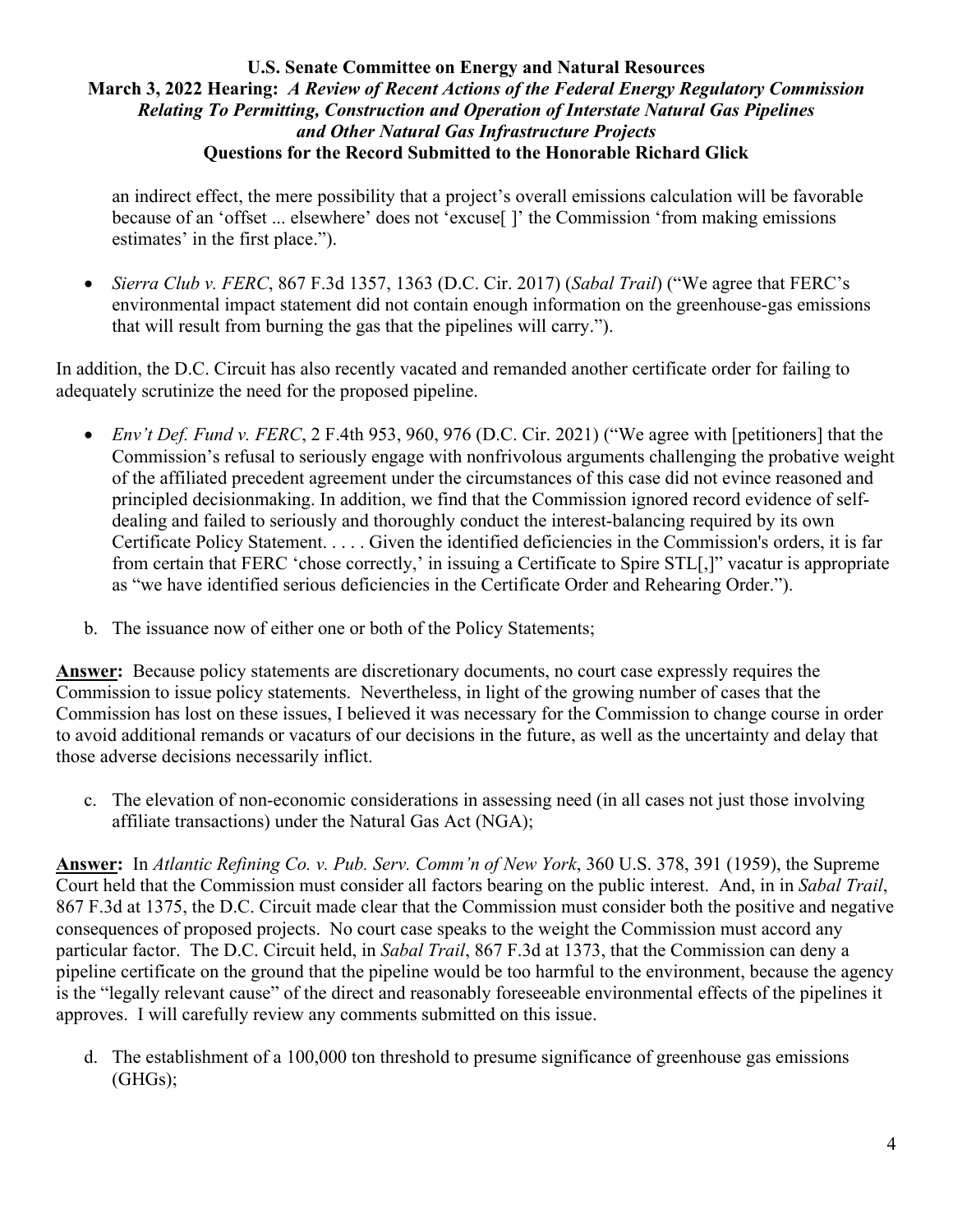**Answer:** No court case speaks directly to this issue. Administrative agencies are afforded considerable deference in the administration of NEPA, including how they assess the significance of adverse environmental impacts. I believe that, to the extent possible, clear and transparent thresholds provide certainty and predictably and are thus worth pursuing where we can. I anticipate that this issue will be addressed in the comments submitted in response to the now-draft policy statements, and I commit to carefully reviewing the comments on this issue.

e. The use of an Environmental Impact Statement (EIS) instead of an Environmental Assessment (EA) as the default NEPA document;

**Answer:** Consistent with NEPA, guidance from the Council on Environmental Quality, and court precedent, the Commission prepares EISs in cases where it determines that the environmental impacts of a proposed action may be significant. *See, e.g*., *American Rivers v. FERC*, 895 F.3d 32, 49 (D.C. Cir. 2018) ("NEPA requires an Environmental Impact Statement for any major federal action that might 'significantly' affect the human environment.") (citing [42 U.S.C. § 4332\(C\)\)](https://1.next.westlaw.com/Link/Document/FullText?findType=L&pubNum=1000546&cite=42USCAS4332&originatingDoc=If9753150813f11e88be5ff0f408d813f&refType=RB&originationContext=document&transitionType=DocumentItem&ppcid=c03ab32704d244db8690fabc9ee7cd6f&contextData=(sc.Search)#co_pp_cf1000002eff7); *Sierra Club v. Peterson*[, 717 F.2d 1409, 1415 \(D.C. Cir.](https://1.next.westlaw.com/Link/Document/FullText?findType=Y&serNum=1983144959&pubNum=0000350&originatingDoc=If9753150813f11e88be5ff0f408d813f&refType=RP&fi=co_pp_sp_350_1415&originationContext=document&transitionType=DocumentItem&ppcid=c03ab32704d244db8690fabc9ee7cd6f&contextData=(sc.Search)#co_pp_sp_350_1415)  [1983\)](https://1.next.westlaw.com/Link/Document/FullText?findType=Y&serNum=1983144959&pubNum=0000350&originatingDoc=If9753150813f11e88be5ff0f408d813f&refType=RP&fi=co_pp_sp_350_1415&originationContext=document&transitionType=DocumentItem&ppcid=c03ab32704d244db8690fabc9ee7cd6f&contextData=(sc.Search)#co_pp_sp_350_1415) ("If *any* 'significant' environmental impacts might result from the proposed agency action then an [Environmental Impact Statement] must be prepared *before* the action is taken."). Where that is not the case, the Commission prepares an EA. The Commission has not established a default environmental document outside that framework.

f. The consideration of downstream and upstream greenhouse gas emissions beyond *Sabal Trail* requirements as described in *Appalachian Voices v. FERC* WL 847199 (2019) (Affirming the Commission's determination and writing that *Sabal Trail* required that "FERC must either quantify and consider the project's downstream carbon emissions or explain in more detail why it cannot do so."); and

**Answer:** In *Sabal Trail*, the court held that, on remand, the Commission's environmental impact statement "needed to include a discussion of the 'significance'" of the project's reasonably foreseeable GHG emissions, which, in that case, included its downstream emissions. *Appalachian Voices* does not change that requirement. As an initial matter, as the D.C. Circuit itself noted in the *Spire* case, "*Appalachian Voices* was an unpublished opinion, meaning that the panel found its opinion to be of 'no precedential value'" and it could not modify existing precedent. In any case, *Appalachian Voices* turned largely on the insufficient arguments advanced by the petitioners, namely their failure to present any means for considering the significance of a project's reasonably foreseeable GHG emissions other than the Social Cost of Carbon, which the court held the Commission adequately addressed. By its own terms, *Appalachian Voices* did not establish a minimum standard for what the Commission must consider under NEPA and the NGA or what how it must do so.

g. The seizure of jurisdiction over the entire natural gas industry from well head to end use.

**Answer:** I am aware of no such case, and I would not support any Commission action to do so because it would be contrary to law.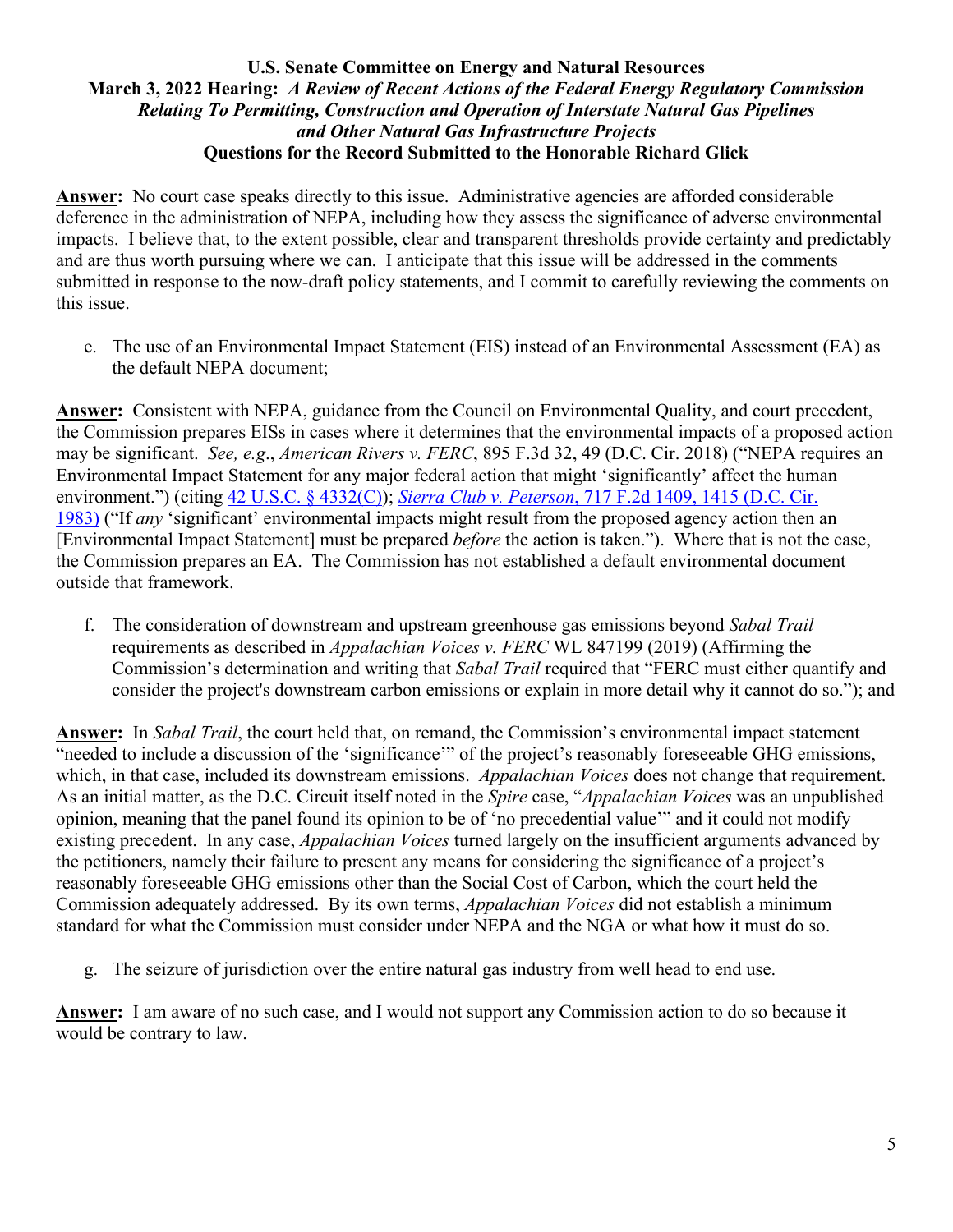**Question 2:** During the hearing, a majority of Commissioners argued that the Policy Statements were required because the majority was concerned that current and future projects would be remanded or vacated by the courts. However, many certificates have been approved since *Sabal Trail*.

Please specify the cases in which certificate orders were vacated or remanded because of a failure to prepare an EIS instead of an EA in accordance with *Sabal Trail* as outlined by *Appalachian Voices v. FERC* WL 847199 (2019) ("FERC must either quantify and consider the project's downstream carbon emissions or explain in more detail why it cannot do so.") Please limit your answer to FERC certificate orders issued under section 7 and not cases where cooperating agencies have been reversed on appeal. Please provide this information in chart form. Please include in the chart certificate cases that have been upheld since the issuance of *Sabal Trail*.

**Answer:** As noted, under NEPA, a federal agency must prepare an EIS any time a project may have a significant adverse impact on the environment. The failure to do so is a basis for vacating the federal action in question. That has not yet happened to certificate orders issued by the Commission, although, in my view, that precedent presents a serious risk, whether the Commission evaluates the significance of GHG emissions or concludes it lacks the ability to do so (thereby preserving the question that those emissions *may* be significant). Because the Commission has not yet been remanded or vacated based on the failure to prepare an EIS based on a projects' GHG emissions, I have not included the chart requested in your question. In the interest of being helpful and responsive to your question, I include the chart below, which lists all court decisions on appeals of FERC natural gas certificates since the *Sabal Trail* decision. As this chart indicates, for example, the Commission has lost its last three of these appeals based on findings that the Commission's analysis was insufficient and its decisionmaking was arbitrary and capricious. I would be happy to provide any additional information that would be useful to you or your staff.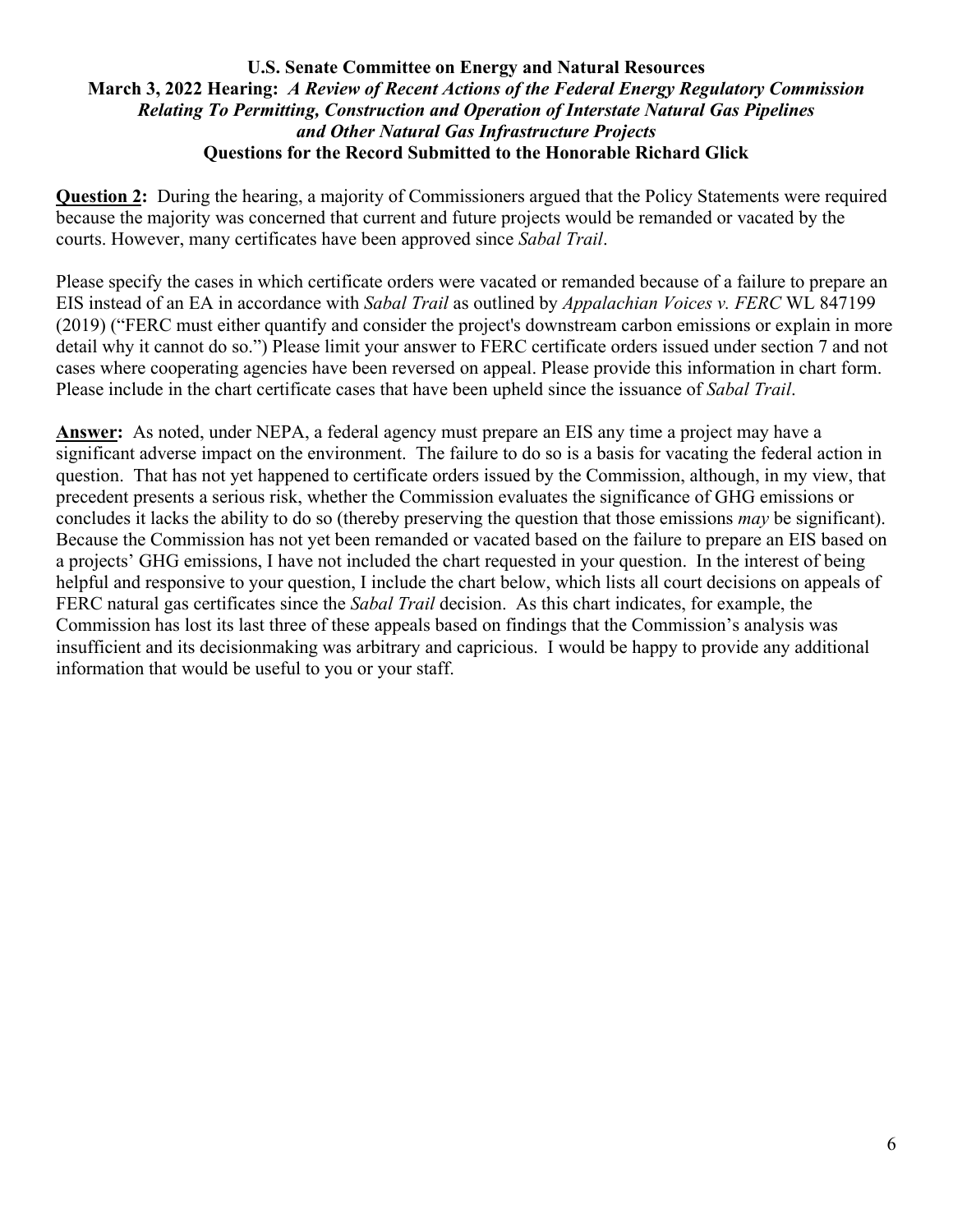### **Court Decisions in FERC Natural Gas Act Certification Cases Since** *Sabal Trail* **(Aug. 2017)**

| <b>Case Name and</b>          | <b>Case Number</b>    | <b>Subject Matter</b>  | <b>Result</b>                            | <b>Decision Date</b> |
|-------------------------------|-----------------------|------------------------|------------------------------------------|----------------------|
| <b>Opinion Cite</b>           |                       |                        |                                          |                      |
|                               |                       |                        |                                          |                      |
| <b>Food &amp; Water Watch</b> | DC Cir. No. 20-1132   | Challenge to           | Petition denied in part and granted      | March 11, 2022       |
| and Berkshire                 |                       | authorization of       | in part; remanded for FERC to            |                      |
| <b>Environmental Action</b>   |                       | pipeline and           | prepare a supplemental                   |                      |
| <b>Team v. FERC,</b>          |                       | compressor             | <b>Environmental Impact Statement to</b> |                      |
| 2022 WL 727037 (D.C.          |                       |                        | quantify and consider downstream         |                      |
| Cir. Mar. 11, 2022)           |                       |                        | carbon emissions or explain in           |                      |
|                               |                       |                        | more detail why it cannot do so          |                      |
| Vecinos para el               | DC Cir. Nos. 20-      | Challenge to           | Petitions denied in part and granted     | August 3, 2021       |
| <b>Bienestar de la</b>        | 1045, <i>et al.</i>   | authorization of LNG   | in part; remanded in part because        |                      |
| <b>Comunidad Costera, et</b>  |                       | terminal and pipeline  | court found Commission's analysis        |                      |
| al. v. FERC,                  |                       |                        | of projects' impacts on climate          |                      |
| 6 F.4th 1321 (D.C. Cir.       |                       |                        | change and environmental justice         |                      |
| 2021)                         |                       |                        | communities deficient and because        |                      |
|                               |                       |                        | Commission failed to justify its         |                      |
|                               |                       |                        | Natural Gas Act sections 3 and 7         |                      |
|                               |                       |                        | public interest and convenience          |                      |
|                               |                       |                        | determinations                           |                      |
| <b>Environmental Defense</b>  | DC Cir. 20-1016       | Challenge to FERC      | Petition granted; remanded and           | June 22, 2021        |
| <b>Fund v. FERC,</b>          |                       | orders approving       | vacated regarding the                    |                      |
| 2 F.4th 953 (D.C. Cir.        |                       | Spire pipeline project | Commission's market need                 |                      |
| 2021)                         |                       |                        | findings and public benefits and         |                      |
|                               |                       |                        | adverse impacts balancing                |                      |
| <b>New York State</b>         | 2d Cir. Nos. 19-1610, | Challenge to orders    | Petitions denied                         | March 23, 2021       |
| Department of                 | et al.                | finding NY DEC had     |                                          |                      |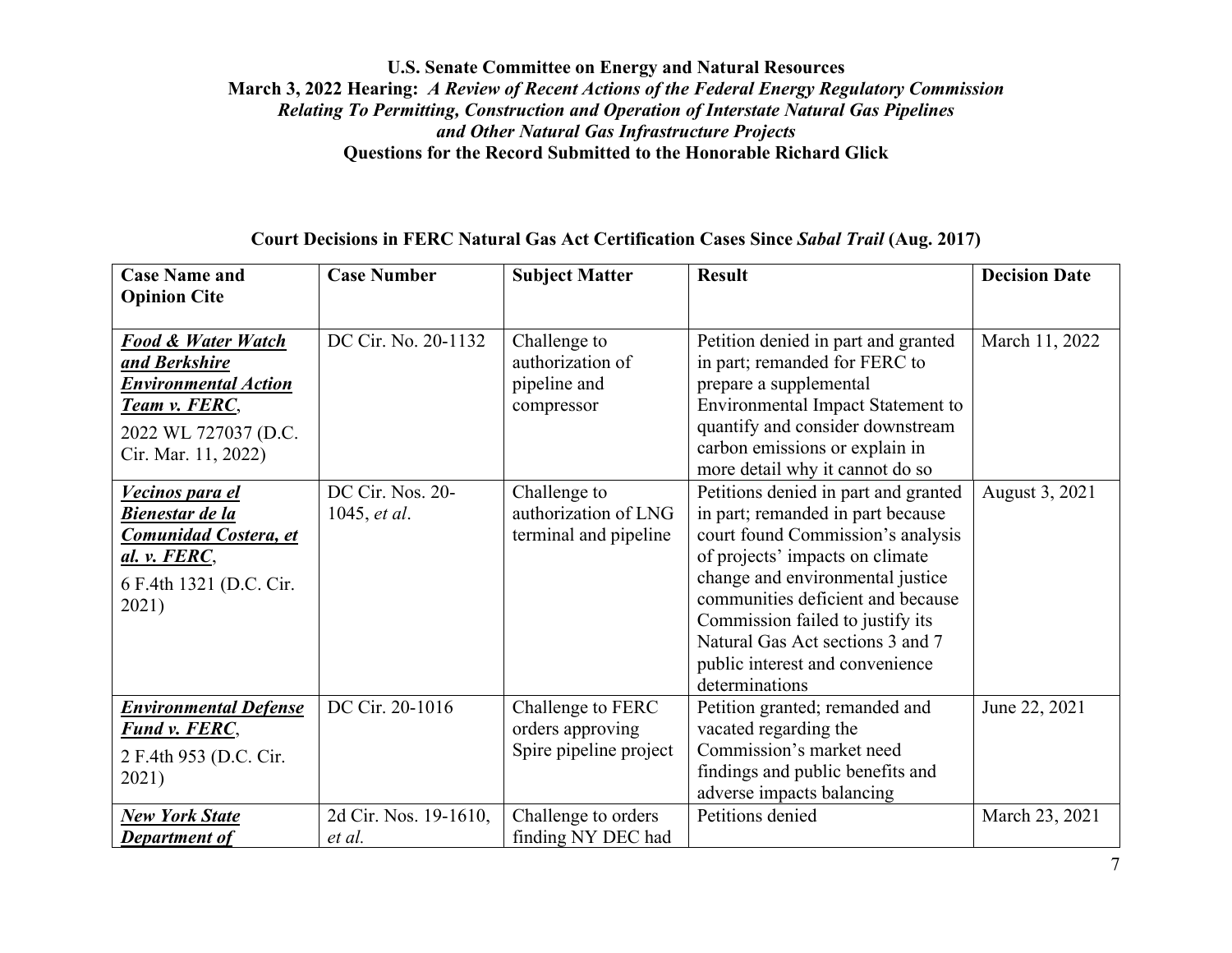| <b>Environmental</b><br><b>Conservation and Sierra</b><br>Club v. FERC,<br>991 F.3d 439 (2nd Cir.<br>2021)                       |                      | waived authority to<br>deny water quality<br>certification for<br>natural gas pipeline                                                           |                                                                                                                                                                                                                                       |                      |
|----------------------------------------------------------------------------------------------------------------------------------|----------------------|--------------------------------------------------------------------------------------------------------------------------------------------------|---------------------------------------------------------------------------------------------------------------------------------------------------------------------------------------------------------------------------------------|----------------------|
| <b>Allegheny Defense</b><br>Project, et al. v. FERC,<br>964 F.3d 1 (D.C. Cir.<br>$2020$ ) (en banc)                              | DC Cir. No 17-1098   | Challenge to FERC<br>orders interpreting<br>Natural Gas Act to<br>permit issuance of<br>"tolling orders" in<br>response to rehearing<br>requests | Petitions for review denied on the<br>merits, but court determined that<br>tolling orders are not the kind of<br>action on a rehearing application<br>that can fend off a deemed denial<br>and the opportunity for judicial<br>review | June 30, 2020        |
| <b>Gulf South Pipeline</b><br><b>Company, LLP v.</b><br>FERC,<br>955 F.3d 1001 (D.C. Cir.<br>2020)                               | DC Cir. No. 19-1074  | Challenge to FERC<br>orders addressing<br>rates to be charged on<br>pipeline expansion<br>project                                                | Petition denied in part and granted<br>and vacated in part; remanded and<br>vacated regarding rejection of<br>incremental-plus rates                                                                                                  | April 10, 2020       |
| <b>Narragansett Indian</b><br><b>Tribal Historic</b><br><b>Preservation Office v.</b><br>FERC,<br>949 F.3d 8 (D.C. Cir.<br>2020) | DC Cir. No. 19-1009  | Challenge to FERC<br>orders denying<br>intervention in<br>proceeding regarding<br>pipeline expansion<br>project                                  | Petitions dismissed for lack of<br>standing                                                                                                                                                                                           | February 7, 2020     |
| <b>City of Oberlin, Ohio v.</b><br>FERC,<br>937 F.3d 599 (D.C. Cir.<br>2019)                                                     | DC Cir. Nos. 18-1248 | Challenge to FERC<br>orders authorizing<br>natural gas pipeline                                                                                  | Petitions denied in part and granted<br>in part; remanded to FERC<br>regarding market demand showing                                                                                                                                  | September 6,<br>2019 |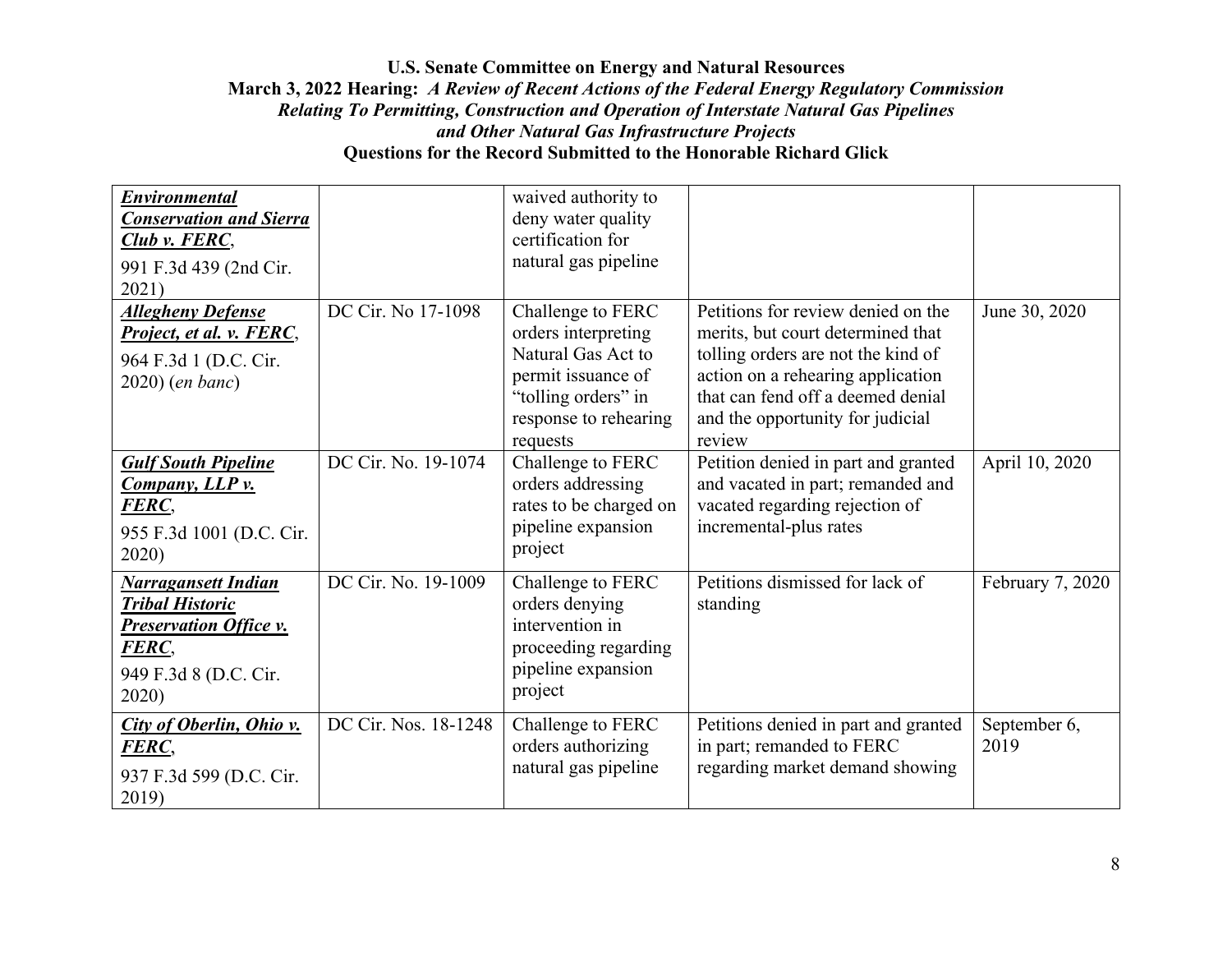| Lori Birckhead, et al. v.<br>FERC,<br>925 F.3d 510 (D.C. Cir.<br>2019)                                            | DC Cir. No. 18-1218 | Challenge to FERC<br>orders authorizing<br>natural gas<br>compression facilities                                                                | Petition denied, but court criticized<br>Commission consideration of<br>greenhouse gases | June 4, 2019         |
|-------------------------------------------------------------------------------------------------------------------|---------------------|-------------------------------------------------------------------------------------------------------------------------------------------------|------------------------------------------------------------------------------------------|----------------------|
| Otsego 2000, et al. v.<br>FERC,<br>767 Fed. Appx. 19 (D.C.<br>Cir. May 9, 2019)                                   | DC Cir. No. 18-1188 | Challenge to FERC<br>orders authorizing<br>natural gas<br>compression facilities                                                                | Petition dismissed for lack of<br>standing                                               | May 9, 2019          |
| <b>North Carolina Utilities</b><br><b>Commission v. FERC,</b><br>761 Fed. Appx. 9 (D.C.<br>Cir. Apr. 3, 2019)     | DC Cir. No. 18-1018 | Challenge to FERC<br>orders regarding rates<br>to be charged on new<br>natural gas pipeline<br>projects                                         | Petition dismissed for lack of<br>standing                                               | April 3, 2019        |
| <b>Appalachian Voices, et</b><br>al. v. FERC,<br>2019 WL 847199 (D.C.<br>Cir. Feb. 19, 2019)                      | DC Cir. No. 17-1271 | Challenge to FERC<br>orders authorizing<br>natural gas pipeline<br>project                                                                      | Petition denied                                                                          | February 19,<br>2019 |
| <b>City of Clarksville,</b><br>Tennessee v. FERC,<br>888 F.3d 477 (D.C. Cir.<br>2018)                             | DC Cir. No. 16-1244 | Challenge to orders<br>finding Commission<br>had jurisdiction over<br>municipality's<br>transportation and<br>sale of natural gas for<br>resale | Petition granted                                                                         | April 24, 2018       |
| <b>Delaware Riverkeeper</b><br>Network and Maya Van<br><b>Rossum, The Delaware</b><br><b>Riverkeeper v. FERC,</b> | DC Cir. No. 18-1108 | Challenge to FERC<br>orders authorizing<br>natural gas pipeline<br>project                                                                      | Petition denied                                                                          | December 27,<br>2018 |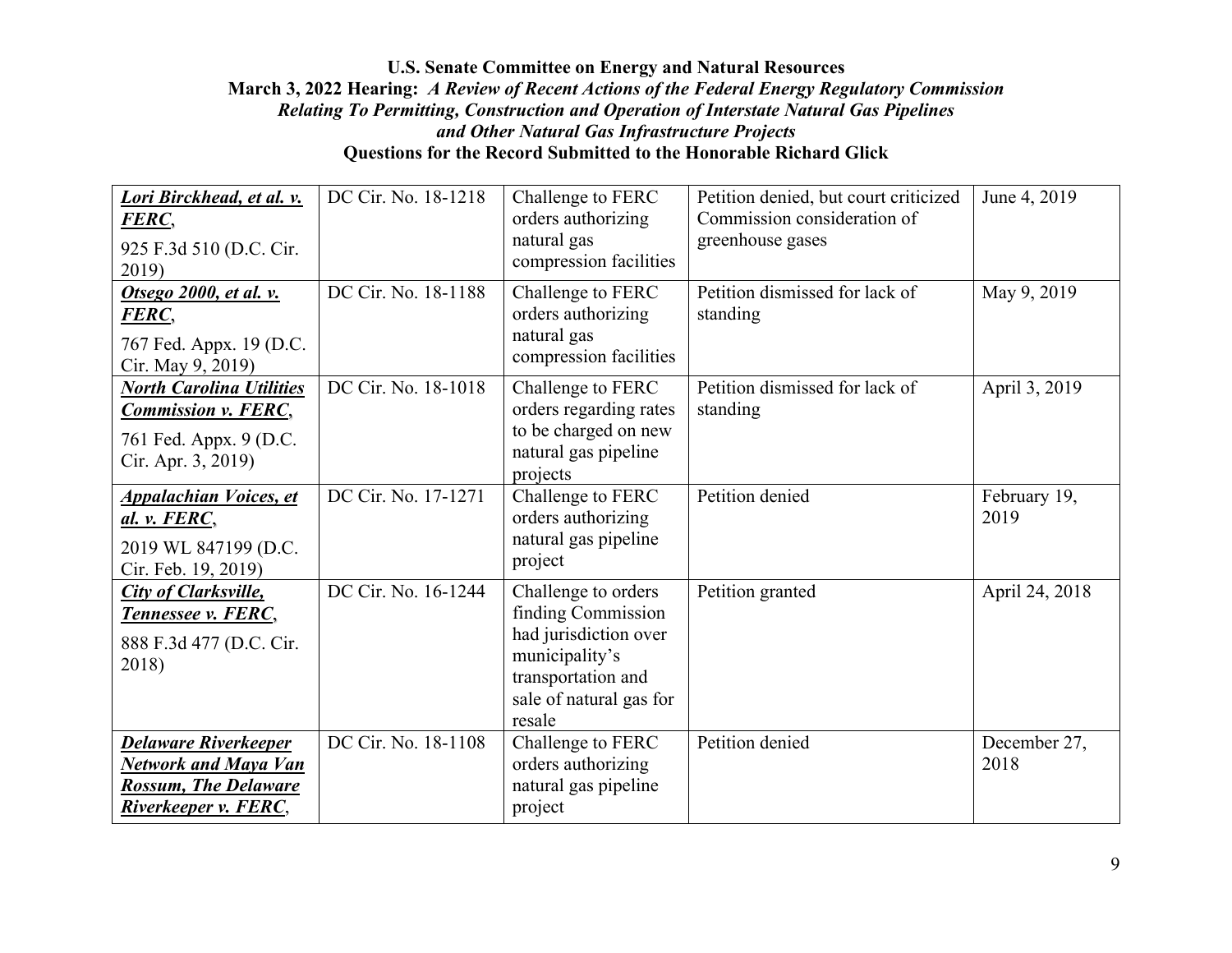| 748 Fed. Appx. 346<br>(D.C. Cir. 2018)                                                                                                   |                      |                                                                                                                                     |                                                                                         |                      |
|------------------------------------------------------------------------------------------------------------------------------------------|----------------------|-------------------------------------------------------------------------------------------------------------------------------------|-----------------------------------------------------------------------------------------|----------------------|
| <b>The Town of</b><br>Weymouth,<br><u>Massachusetts, et al. v.</u><br>FERC,<br>2018 WL 6921213 (D.C.<br>Cir. Dec. 27, 2018)              | DC Cir. 17-1135      | Challenge to FERC<br>orders authorizing<br>natural gas<br>compression facilities                                                    | Petition denied                                                                         | December 27,<br>2018 |
| <b>City of Boston</b><br><b>Delegation v. FERC,</b><br>897 F.3d 241 (D.C. Cir.<br>2018)                                                  | DC Cir. No. 167-1081 | Challenge to FERC<br>orders authorizing<br>natural gas pipeline<br>project                                                          | Petitions dismissed in part for lack<br>of standing and denied in part on<br>the merits | July 27, 2018        |
| <b>Big Bend Conservation</b><br><b>Alliance v. FERC,</b><br>896 F.3d 418 (D.C. Cir.<br>2018)                                             | DC Cir. No. 17-1002  | Challenge to FERC<br>orders authorizing<br>natural gas export<br>facilities                                                         | Petition denied                                                                         | July 17, 2018        |
| <b>New York State</b><br><b>Department of</b><br><b>Environmental</b><br><b>Conservation v. FERC,</b><br>884 F.3d 450 (2nd Cir.<br>2018) | 2d Cir. No. 17-3770  | Challenge to orders<br>finding NY DEC had<br>waived authority to<br>deny water quality<br>certification for<br>natural gas pipeline | Petition denied                                                                         | March 12, 2018       |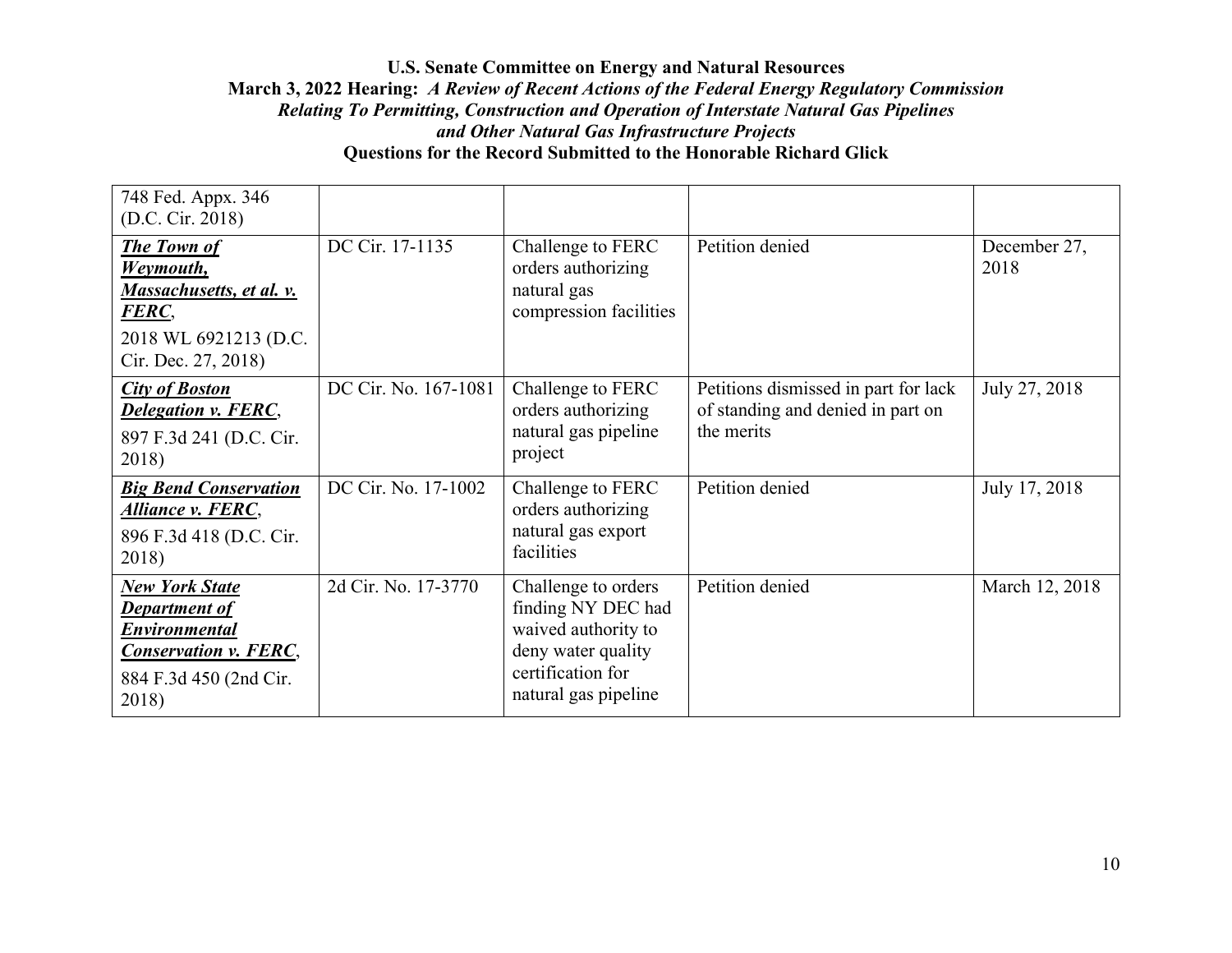**Question 3:** All three Commissioners who voted for the Policy Statements argued in this hearing that the Commission acted to establish regulatory certainty. However, the record of this hearing includes multiple statements that indicate the Policy Statements lead to *greater uncertainty and not more certainty*.

a. How can ambiguous and open-ended Policy Statements with no benchmarks encourage certainty in the heavily regulated and capital intensive interstate natural gas sector?

**Answer:** Like the Commission's 1999 Certificate Policy Statement, the now-draft policy statements are intended to establish a framework for how the Commission will evaluate certificate applications. Nevertheless, policy statements, by their nature, must deal in some generality in order to provide the flexibility needed to address individual applications on a case-by-case basis. This was the case for the 1999 Certificate Policy Statement and will likely also be true for any final policy statements that the Commission issues in response to these drafts. I look forward to reviewing the comments submitted in response to the draft policy statements and considering where additional detail may be appropriate.

b. If you disagree that the Policy Statements are ambiguous and open-ended, please identify specifically the standards that you think they establish. Please include a reference to the Paragraph(s) in either or both of the Policy Statements that support your view.

**Answer:** As noted in response to your previous question, like the 1999 Certificate Policy Statement, the intended purpose of the now draft policy statements was to establish a framework for how the Commission will evaluate certificate applications. For example, in the now draft Updated Certificate Policy Statement, the Commission reaffirmed that precedent agreements remain strong evidence of need but also identified several factors it would consider, such as the circumstances surrounding the precedent agreements (e.g., whether the agreements were entered into before or after an open season and the results of the open season, including the number of bidders, whether the agreements were entered into in response to LDC or generator requests for proposals (RFP) and, if so, the details around that RFP process, including the length of time from RFP to execution of the agreement), as well as other evidence of need, including, for example, demand projections underlying the capacity subscribed, estimated capacity utilization rates, potential cost savings to customers, regional assessments, and filings or statements from state regulatory commissions or LDCs on the proposed project.

This approach was similar to the 1999 Certificate Policy Statement, where the Commission explained that it would "consider all relevant factors reflecting on the need for the project . . . includ[ing], but . . . not . . . limited to, precedent agreements, demand projections, potential cost savings to consumers, or a comparison of projected demand with the amount of capacity currently serving the market."

c. Why do you think the recent Policy Statements have spurred such a high level of concern?

**Answer:** I cannot speak for others, but I can certainly understand how revisiting policies that have been in place for some time can raise concerns for some stakeholders, particularly those with experience operating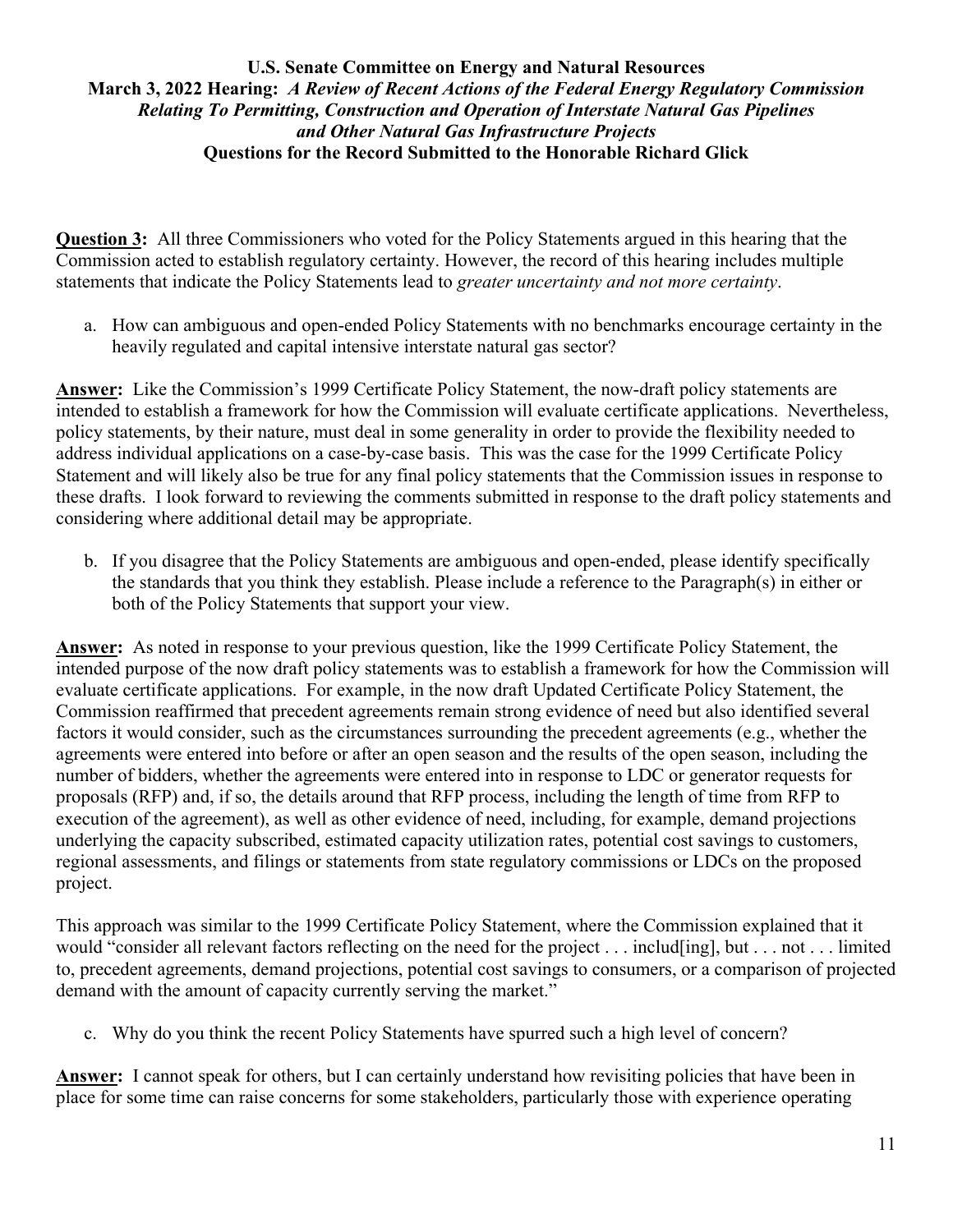under those policies. As I have explained, however, I strongly believe that the draft policy statements will ultimately bring needed clarity to ensure our nation's energy infrastructure is permitted in a manner that reduces legal risk, delays, and costs. I can assure you that, as we move forward with consideration of the draft policy statements, I will continue to carefully review stakeholder concerns and take them into account.

**Question 4:** During the hearing in response to Chairman Manchin, you and Commissioner Christie expressed differing views about when and under what circumstances the full Commission has had or will have an opportunity to vote on pipeline orders. You have been consistent in correspondence beginning as long ago as May 2021 and continuing as recently as in a letter to me on March 1, 2022 that he would not and has not put any application then under review on hold while the Commission completed its work on the Policy Statements that were issued on February 18. During the hearing, after asking Chairman Manchin for leave to respond to Commissioner Christie, you testified:

"I have put orders up that I've disagreed with. As a Chair, I would never -- I'm not going to stand in the way -- even if I disagree with the majority of commissioner votes, I'm always going to put . . . the orders up for a vote even if I don't agree with the order."

a. Please provide the facts as you know them (or with reasonable diligence can discern them) whether the full Commission's consideration of an Order on an application under section 7 or an authorization under section 3 of the Natural Gas Act in any proceeding was delayed (for example, even after the completion of an Environmental Impact Statement) awaiting the Policy Statements that were issued on February 18. For any such application, please state the facts that support your view in support of or contrary to a claim of delay.

**Answer:** Where a majority—*any* majority—of Commissioners supported an outcome in a certificate proceeding, I have put a draft order reflecting that outcome up for a vote, even if I disagreed with that outcome and, therefore, dissented.**[1](#page-11-0)** That is a marked contrast to my two immediate predecessors who, on multiple occasions each, refused to bring up draft orders that were supported by a majority of Commissioners because the Chairman was on the losing side. That approach frustrated me, as I do not believe that it is the Chairman's right to block the will of a majority of Commissioners or deprive parties of the certainty an order would provide. As noted, I have not—and will not—follow that approach as Chairman.

Nevertheless, in instances where a majority of Commissioners did not support any particular outcome in a certificate proceeding, I have not put a draft order up for a vote because such a vote would not have resulted in Commission action. I reiterate my commitment that I did not delay Commission action in certificate proceedings where a draft order supported by a majority of Commissioners was ready for a vote.

b. Looking forward, please comment on your statement in your letter to me of March 1, 2022 (as part of his response to the first question in my letter of February 15, 2022) that the Commission will not "hold up orders that are ready to issue and are supported by any majority of Commissioners based on these

<span id="page-11-0"></span>**<sup>1</sup>** *See, e.g.*, *WBI Energy Transmission, Inc*., 175 FERC ¶ 61,182 (2021); *Tuscarora Gas Trans. Co*., 175 FERC ¶ 61,147 (2021); *Northern Natural Gas Company*, 175 FERC ¶ 61,146 (2021).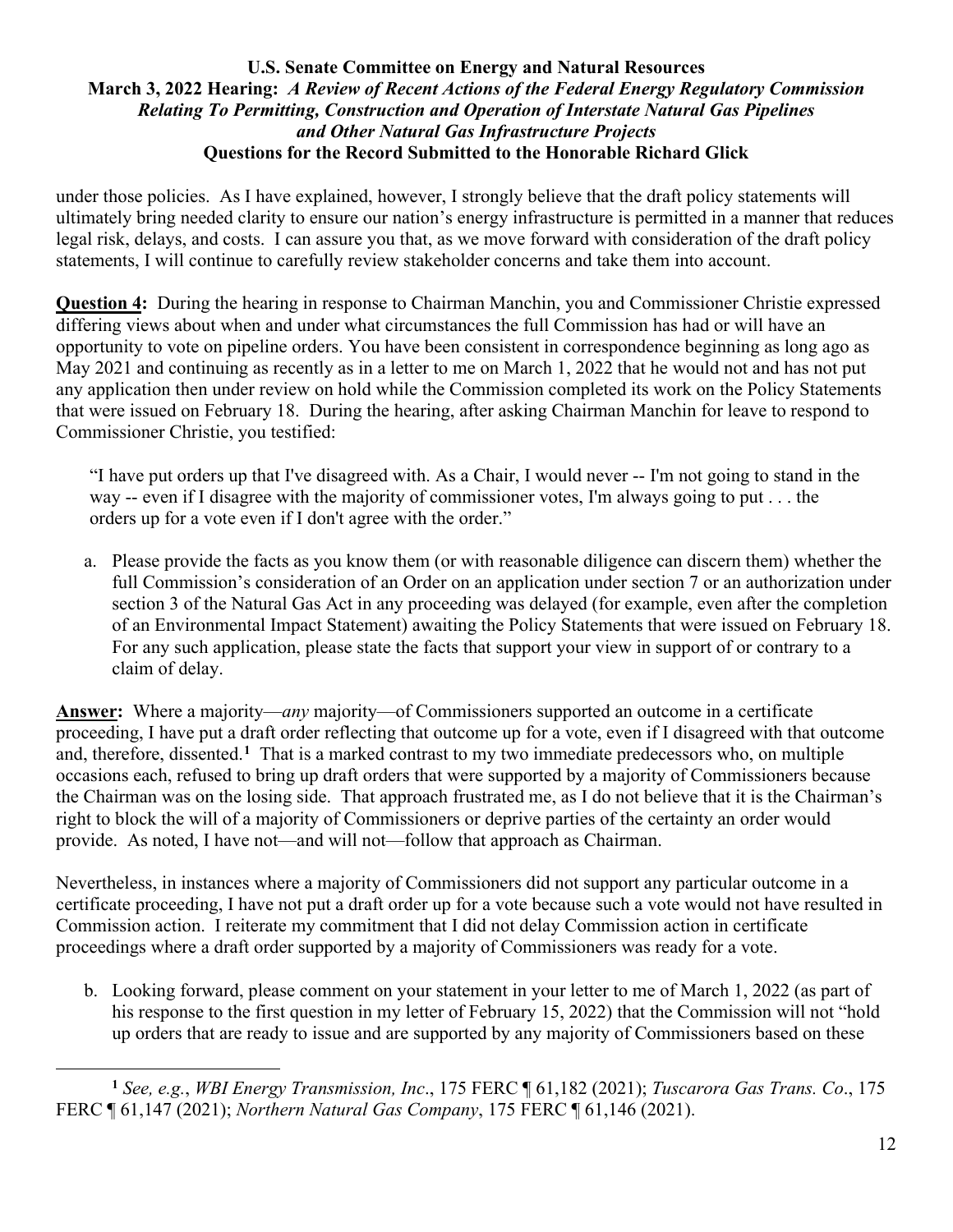policy statements or work related thereto." Is there any Commission rule that either prohibits or expressly permits orders that are ready to issue *but are not supported* by any majority of Commissioners based on any policy statement or work related to such policy statement to be held off the Commission's agenda for a vote?

**Answer:** As a multi-member body, the Commission can only issue orders when they are supported by a majority of Commissioners. That is, without a majority, the Commission cannot act. For example, if the Commissioners are divided 2-2 on a particular order, there is, in my view, no point in putting a draft order up for a Commission vote because that vote cannot give stakeholders a determination one way or the other.

As I noted in my letter, I will put up for a vote any order that has a majority, even where I disagree with the outcome and dissent. In fact, I have done that multiple times since becoming Chair. *See, e.g.*, *WBI Energy Transmission, Inc*., 175 FERC ¶ 61,182 (2021); *Tuscarora Gas Trans. Co*., 175 FERC ¶ 61,147 (2021); *Northern Natural Gas Company*, 175 FERC ¶ 61,146 (2021).

c. Wouldn't a practice to hold up orders *not supported by a majority of Commissioners based on a particular policy statement* in effect deny an applicant the opportunity to have a resolution of its application? If so, wouldn't that be unfair?

**Answer:** As noted above, where an order is not supported by a majority of Commissioners—e.g., when the Commission is divided 2-2 among the sitting Commissioners—there is no action that the Commission can take and, thus, no resolution it can provide the applicant. Although Congress provided that certain filings under the FPA and NGA will go into effect by operation of law where the Commission does not act within a specified time, it did not establish a similar mechanism for facilities permitted under NGA section 3 or section 7, so the statutory scheme requires that a vote be supported by a majority of Commissioners before the Commission can act.

**Question 5:** Commission staff has repeatedly said that it is unable to assess the impact of an individual project on climate change. In the Delta Lateral Order (CP21-197) issued this week, Commission staff again stated that "FERC staff is unable to determine significance with regards to climate change impacts." Why is the Commission still unable to make a determination on the impact of greenhouse gases after the issuance of a Policy Statement that was designed to do just that? Why, and if so when, is it reasonable to expect this situation to change?

**Answer:** The document to which you refer is an EIS issued by Commission staff. The document was finalized for printing before issuance of the policy statements in February, which are now designated as draft policy statements. Staff may update its approach in light of Commission orders or guidance from other federal agencies.

**Question 6:** Assuming that the Commission has applied the Policy Statements issued on February 18, if a natural gas project purchased carbon credits or funded environmental restoration in satisfaction of a commitment it made as part of its certificate application (a commitment it made in response to the Commission's "encouragement" and to increase the likelihood that the Commission would approve its application), would the Commission allow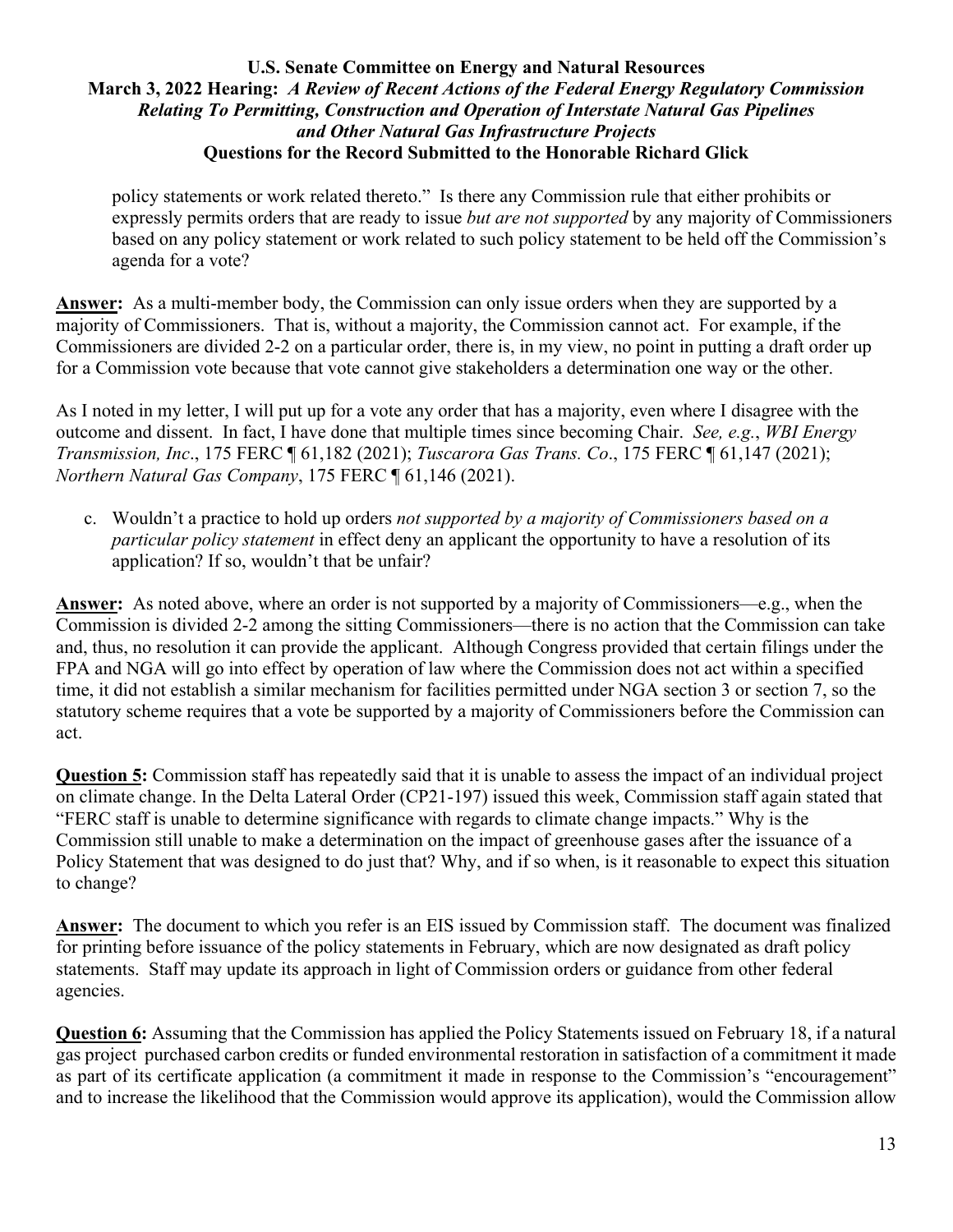for recovery of the costs in rates of satisfying such mitigation commitments? If so, how would the Commission evaluate such costs for recovery?

**Answer:** The Commission will consider applications for cost recovery on a case-by-case basis. Nevertheless, it is my personal view that mitigation costs should be presumptively recoverable, provided that they are prudently incurred.

**Question 7:** Should the Interim GHG Policy Statement be revised to provide specific guidance on cost recovery for mitigation measures?

a. If so, does the Commission or its staff have particular methodologies under consideration?

**Answer:** This is an issue that I will consider carefully based on the comments filed in response to the draft policy statements. Generally, the Commission considers these issues on a case-by-case basis, but it may be appropriate to provide further guidance in a final policy statement.

b. If not, why not?

**Answer:** Please see my previous answer.

c. When and in what form will the Commission disclose these methodologies to the public?

**Answer:** I believe that the Commission is most likely to provide such guidance in a final policy statement, although it retains the option to provide further in a certificate order in a proceeding where this issue is litigated prior to the issuance of any final policy statement.

d. Please keep me informed of progress on the specific requirements for cost recovery for mitigation measures approved by the Commission.

**Answer:** I would be happy to keep your office apprised of any further developments.

**Question 8:** The Department of Energy has an extensive program to promote hydrogen as an input fuel for the United States economy, including the energy sector. Hydrogen as an input for electricity generation, industrial processes, and domestic uses can help reduce emissions of greenhouse gases. Existing natural gas pipelines could help to deliver hydrogen in the future. How can the Commission enable the interstate natural gas pipeline system to: i) adapt to the greater use and transport of hydrogen; and, ii) help strengthen the reliability of an electric grid that will be expected to depend on primary energy inputs that have lower carbon emissions than today, including a greater contribution from intermittent sources of electric generation?

**Answer:** Regarding your first question, I believe that the Natural Gas Act provides the Commission's authority over hydrogen blending with natural gas on interstate natural gas pipelines. If a pipeline wanted to revise the gas quality provisions of its tariff to accommodate increased hydrogen levels, it could make a filing with the Commission seeking approval. The Commission would review the proposed tariff changes to ensure that they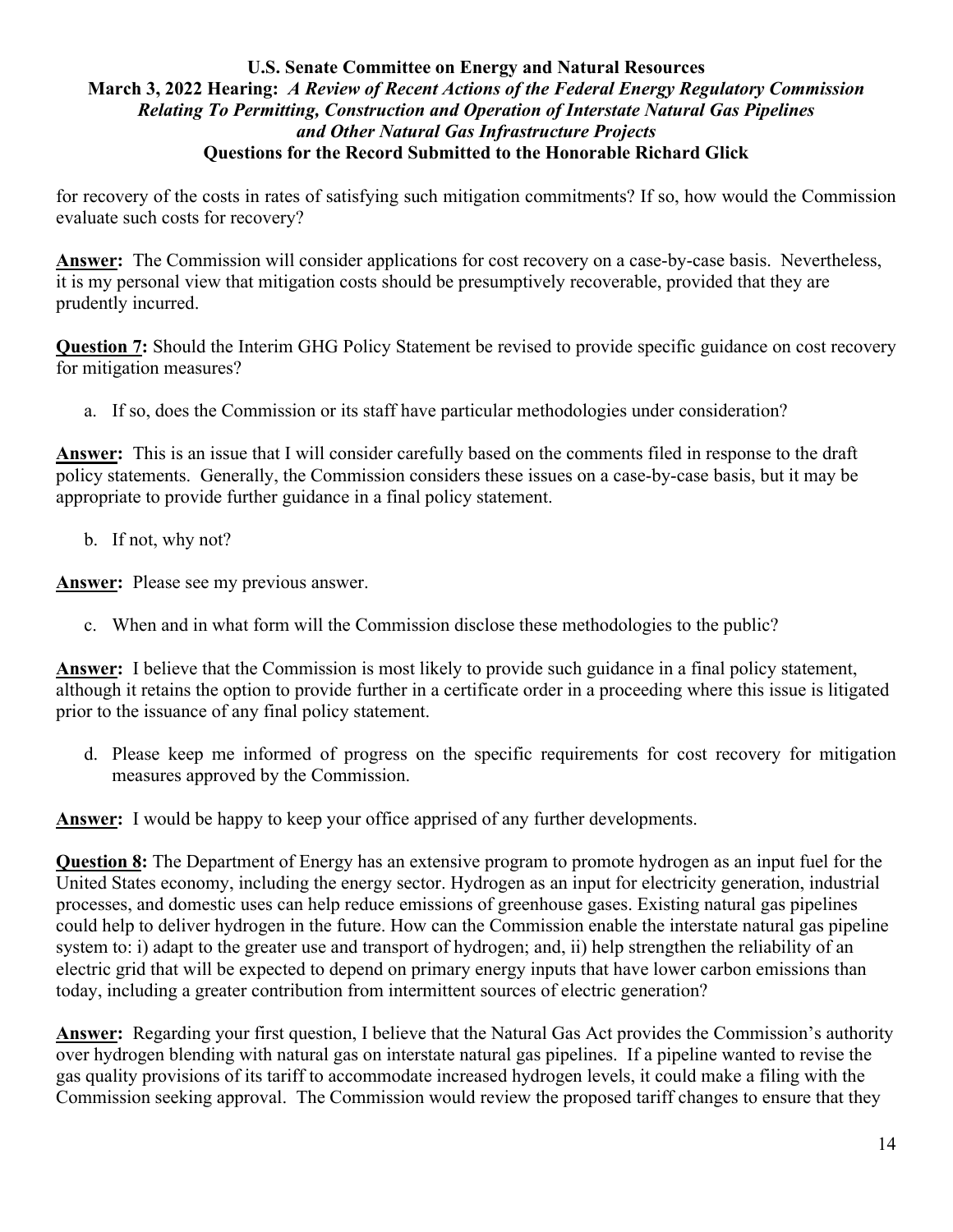follow the Commission's Policy Statement on Gas Quality and Interchangeability. The Commission has generally allowed interstate natural gas pipelines to exercise their discretion to waive gas quality limits when operating conditions allow, and to enforce such limits when operating conditions require stricter measures, as long as it is done in a not unduly discriminatory manner. Currently, relatively few Commission-jurisdictional interstate gas pipelines enumerate hydrogen limits in their gas quality specifications, and hydrogen is typically limited to very small concentrations in those pipeline tariffs.

While no federal statute explicitly authorizes an agency to regulate the transportation of hydrogen by pipeline in a manner comparable to the Natural Gas Act, the Commission's experience with issues relating to siting interstate natural gas pipelines, and with regulating the rates, terms, and conditions of transportation service on interstate natural gas pipelines, may be analogous to the expertise needed for the regulation of hydrogen pipelines.

Regarding your second question, the operations of the interstate pipeline system and the bulk power system are increasingly interrelated such that an unreliable interstate pipeline system can adversely impact the operation of the bulk power system. I continue to believe that mandatory and enforceable standards for the interstate natural gas pipeline system, overseen by a single federal agency, will strengthen the reliability of the bulk power system particularly as the resource mix changes.

**Question 9:** In the Northeast, many natural gas utilities have been forced to place a moratorium on new service hookups because of insufficient gas supply. Many existing interstate pipelines are operating at maximum capacity and still cannot keep pace with demand.

The North American Electric Reliability Corporation's 2021 Long-Term Reliability Assessment states: "In New England, limited natural gas pipeline capacity leads to a reliance on fuel oil and imported liquefied natural gas (LNG) to meet winter peak loads. Limited natural gas pipeline capacity and lack of redundancy is a concern for electric reliability in normal winter and a serious risk in a long-duration, extreme cold conditions."**[2](#page-14-0)** How should and will the Commission help to address these problems?

**Answer:** The Commission recognizes the critical role that pipeline capacity and redundancy play in ensuring electric reliability across New England during normal and extreme winter conditions. Commission staff works together with the North American Electric Reliability Corporation (NERC) on initiatives such as gas and electric working groups and energy assurance guidelines. Commission staff also works with industry by continuing to drive industry-wide discussions and improvements. For example, the Commission will convene a Winter-Readiness Technical Conference on April 27-28, 2022, which is open to the public and comprises panels of industry representatives. In addition, the Commission is carefully monitoring NERC efforts to develop a new reliability standard related to energy assurance that would be applicable to registered entities across North America, including entities in New England. Commission staff is also monitoring a recently proposed North American Electric Standards Board standard that aims to improve electric/gas pipeline coordination as it pertains to wholesale electric power generation. Finally, in recent years, the Commission

<span id="page-14-0"></span>**<sup>2</sup>** https://www.nerc.com/pa/RAPA/ra/Reliability%20Assessments%20DL/NERC\_LTRA\_2021.pdf.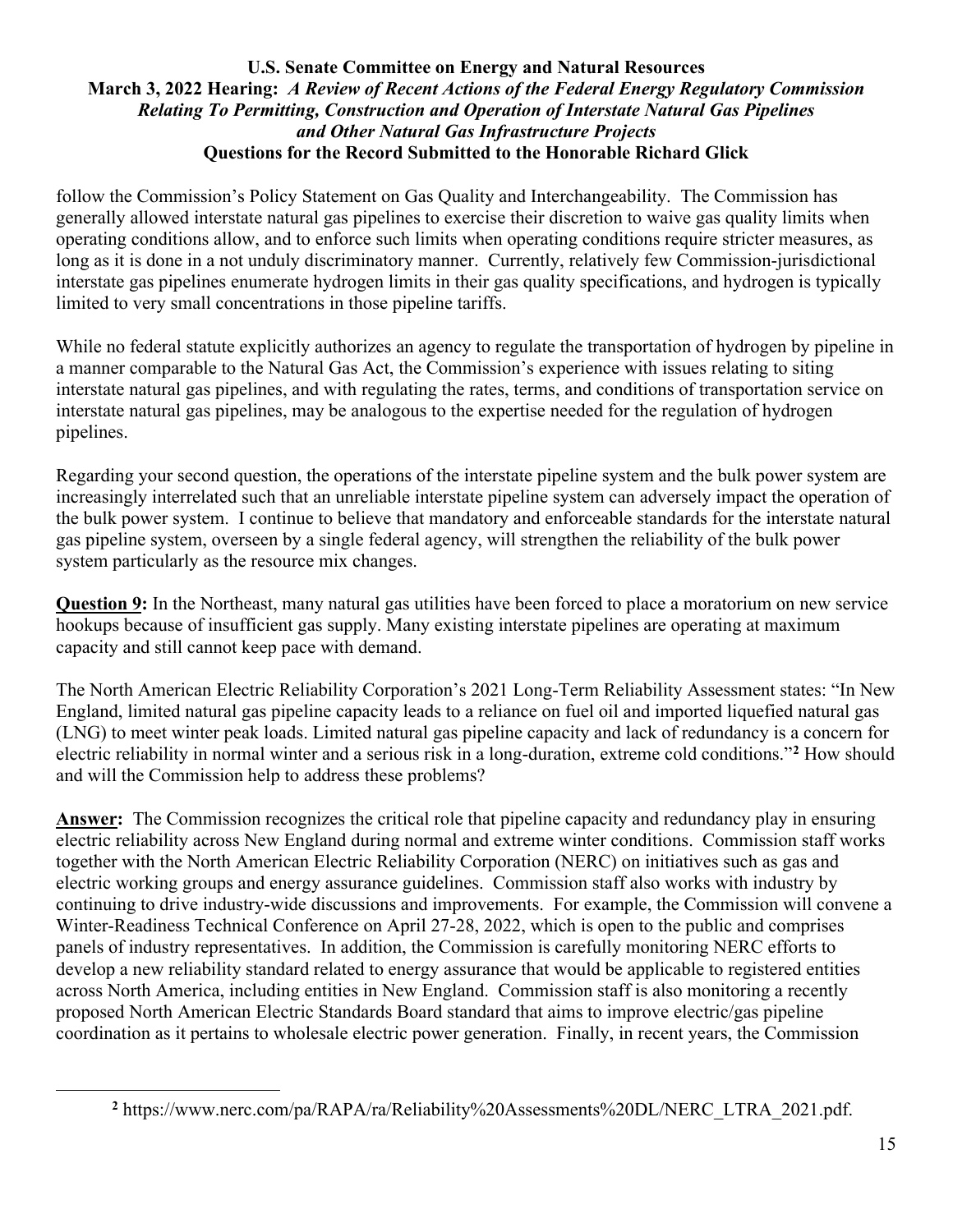approved market mechanisms designed to address electric reliability issues specific to the New England region such as ISO New England Inc.'s Pay for Performance initiative.

**Question 10:** What analysis, if any, did the Commission perform to assess the potential impact of the policies articulated in the Policy Statements on i) the sufficiency or reliability of natural gas or electric service; or ii) the cost of natural gas or electricity?

a. If such analyses were performed, what did they show?

**Answer:** No additional studies were performed. The Commission received over 38,000 comments in response to the Notice of Inquiry on the 1999 Policy Statement. The Commission also held a technical conference on November 19, 2021 to discuss methods natural gas companies may use to mitigate the effects of direct and indirect greenhouse gas emissions resulting from NGA sections 3 and 7 authorizations. That conference included compliance and cost recovery as a panel topic. Following the technical conference, the Commission offered an extended public comment period to consider additional information submitted by stakeholders.

b. If such analyses were not performed, why were they not performed?

**Answer:** The draft policy statements do not set specific standards, but rather are intended to identify factors, such as greenhouse gas emissions, that the Commission will consider in certificate cases. This will inform stakeholders of the types of evidence that the Commission may consider on issues such as need and potential mitigation. We look forward to receiving additional comments that will also inform next steps on the draft policy statements.

c. Is there any plan to perform such an analysis going forward?

**Answer:** Not at this time. I suspect that these issues will be discussed in detail in the comments on the nowdraft policy statements, and I will carefully review those comments.

**Question 11:** Should the immediate applicability of the Policy Statements issued on February 18 to currently pending applications for certificates under section 7 of the NGA be a reason to delay or deny requests for route changes or technical changes in a natural gas project? If so, please provide the reasons for your view. If not, when will or should the Commission act on such applications or provide assurance to applicants that action will be forthcoming?

**Answer:** In its March 24, 2022 order designating the policy statements as draft policy statements, the Commission clarified that it will not apply the policy statements to applications filed before the issuance of final policy statements. As such, the situation contemplated in your question should not arise.

**Question 12:** During the hearing, you stated: "FERC has approved 18 LNG facilities, only 9 of them have been built."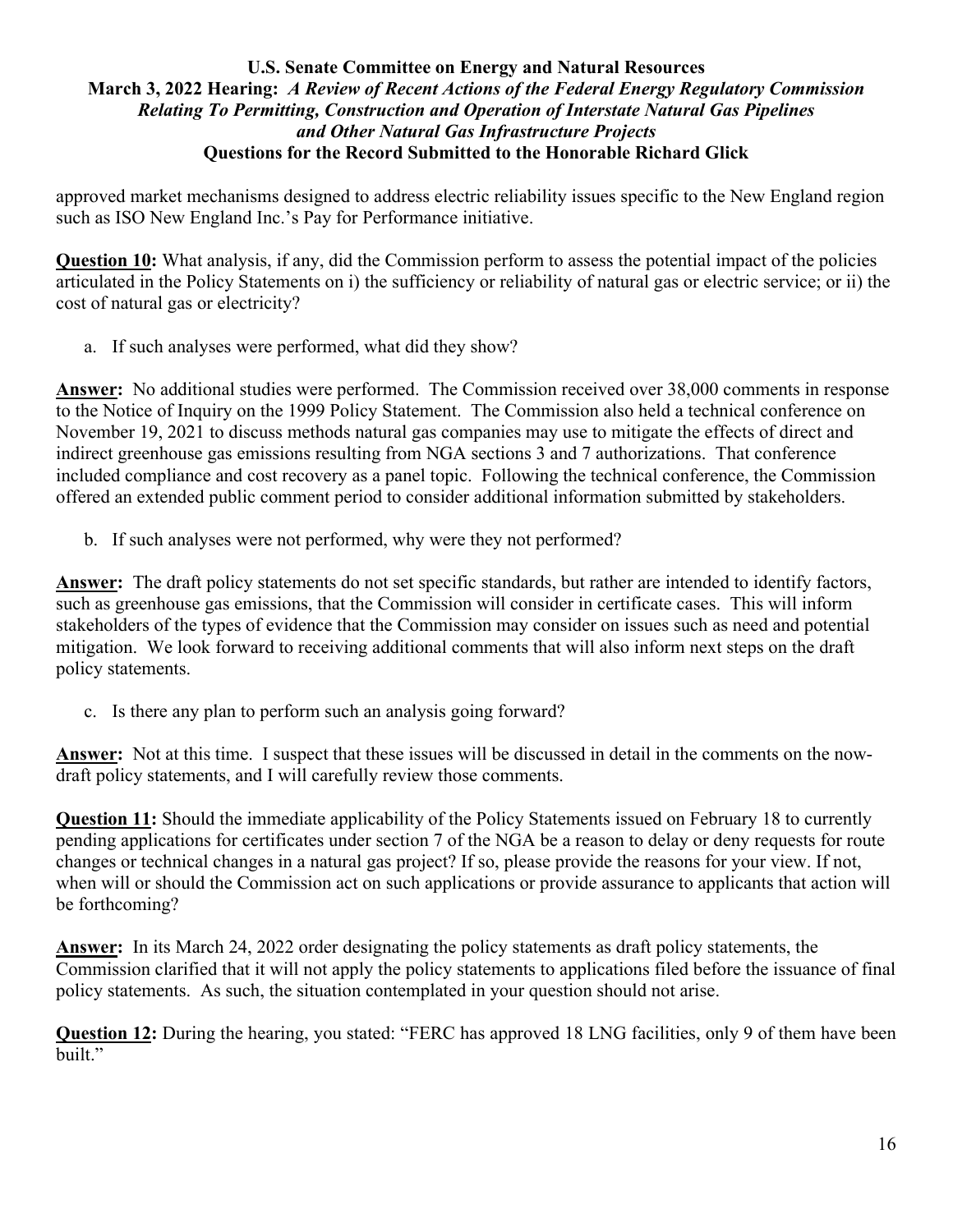- a. Please provide a list of the 18 LNG facilities to which you referred and any others that have been approved by the Commission.
- **Answer:** The following projects are the 18 LNG export terminals approved by the Commission:
	- o Alaska LNG
	- o Cameron LNG
	- o Corpus Christi Liquefaction
	- o Dominion Cove Point LNG
	- o Driftwood LNG
	- o Eagle LNG Partners Jacksonville LLC
	- o Freeport LNG Development
	- o Golden Pass LNG
	- o Gulf LNG Liquefaction
	- o Lake Charles LNG
	- o Magnolia LNG
	- o Port Arthur LNG
	- o Rio Grande LNG, LLC (remanded)
	- o Sabine Pass Liquefaction
	- o Southern LNG
	- o Texas LNG Brownsville LLC (remanded)
	- o Venture Global Calcasieu Pass
	- o Venture Global Plaquemines LNG

Of these approved projects, six are constructed and are in operation (Cameron LNG; Corpus Christi Liquefaction; Dominion Cove Point LNG; Freeport LNG Development; Sabine Pass Liquefaction; and Southern LNG). Additionally, three are currently under construction (Venture Global Calcasieu Pass, Golden Pass LNG, and Venture Global Plaquemines LNG).

b. Do you or does the Commission staff know of the construction of any LNG export facility that has been delayed or cancelled because natural gas could not reasonably be delivered to supply such facility? If so, please list the facility and the reasons that natural gas could not reasonably be delivered. If not, what would be the best way to collect such information?

**Answer:** I am not aware of any such project.

### **Questions from Senator Steve Daines**

**Question 1:** Chairman Glick, senators on this committee recently sent you a letter urging you to expedite approvals of a backlog of natural gas pipelines. Instead of following that request, FERC is now making it harder and more complicated for projects to be approved that have been stuck at FERC for months. What effect will FERC's new actions have on existing projects that are already going through the approval process at FERC?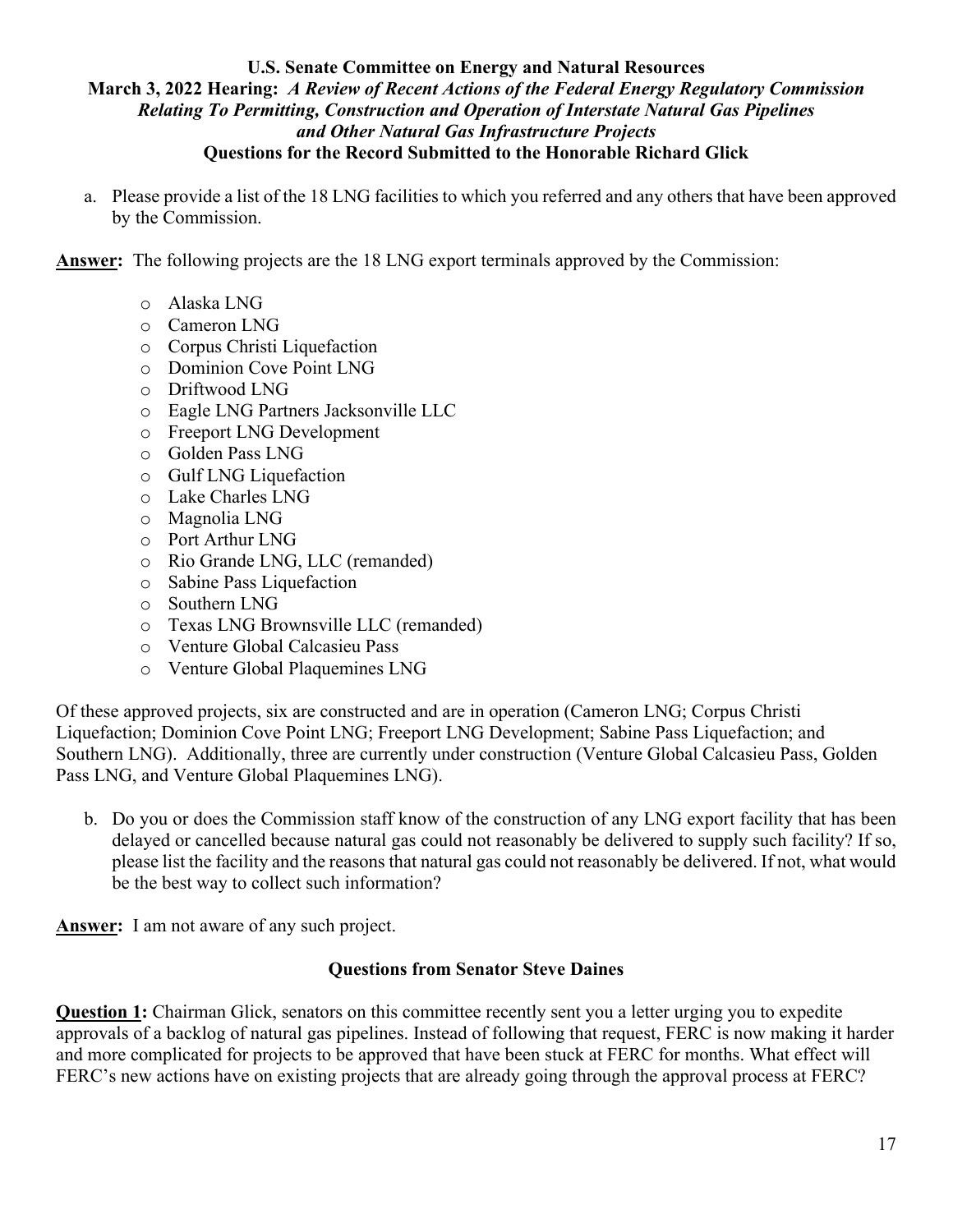**Answer:** In its March 24, 2022 order designating the policy statements as draft policy statements, the Commission clarified that it will not apply the policy statements to applications filed before the issuance of final policy statements. Accordingly, existing applications will not be affected by the draft policy statements.

**Question 2:** Chairman Glick, do you believe that the policy statements passed by FERC constitute a "rule" under the Congressional Rule Act?

**Answer:** Based on OMB Memorandum M-19-14, Guidance on Compliance with the Congressional Review Act (April 11, 2019), I believe that the policy statements would have constituted rules for purposes of the Congressional Review Act. As they have now been redesignated as draft policy statements, they no longer qualify as "rules" for that purpose.

**Question 3:** Chairman Glick, as it relates to Greenhouse Gas Emissions, where does the 100,000 ton per-year cap figure originate from and about what percent of projects will fall under this new cap?

**Answer:** As discussed in the draft policy statement, that threshold was based on how other federal and state agencies have approached similar emissions thresholds under relevant federal and state law. In addition, as I noted in my concurrence to certain of the certificate orders issued by the Commission on the March 24, 2022 open meeting, in my view, the 100,000-ton threshold was "a deliberately conservative number intended to ensure that the Commission did not lead projects developers down the path of an environmental assessment, only to subsequently change course and require an environmental impact statement in the event that the Commission were to establish a lower threshold in a final GHG policy statement than it did in the then-interim, now-draft policy statement." I expect that this issue will be addressed in some detail in the comments on the Draft Policy Statements, and I will carefully review those materials.

**Question 4:** Chairman Glick, do you believe that the actions by FERC will lead to a longer permitting process for applicants?

**Answer:** I do not believe that the draft policy statements would significantly change the time it takes for the Commission to complete the permitting process for new natural gas infrastructure. The Commission has recently issued more environmental impact statements, as opposed to environment assessments, in large part to consider appropriately the impacts of potential GHG emissions. While that may add a few additional months to the permitting process, which I recognize can be important to certain applicants, I believe the benefits—and greater legal durability of that approach—outweigh that additional time.

**Question 5**: Chairman Glick, do you believe that the actions by FERC will lead to fewer or more approved pipeline certificates?

**Answer:** I believe that the primary effect of the Commission's actions is to help ensure that the Commission's decisions are more likely to be affirmed by the courts and provide greater regulatory certainty for pipeline companies and other stakeholders.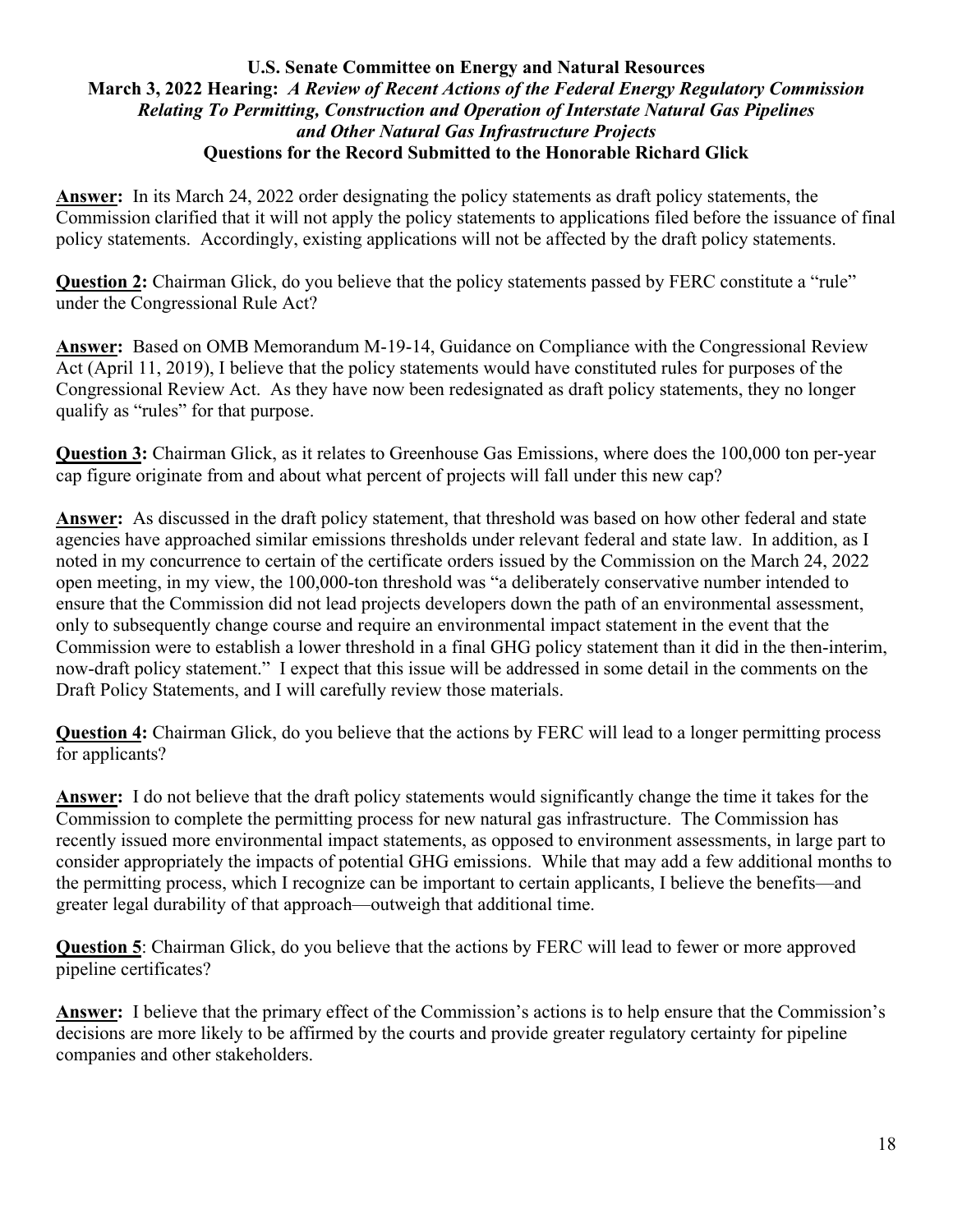**Question 6:** Chairman Glick, what effect on consumer prices do you believe will result from FERC's recent actions?

**Answer:** I have no reason to believe that issuance of the draft policy statements will have a significant impact on consumer prices, either in the interim or once finalized. But, as I have noted, the Commission is seeking additional comment on the draft policy statements, and I encourage all stakeholders to address this matter in their comments with the Commission. The Commission has invited comments on the draft policy statements by April 25, 2022 and reply comments by May 25, 2022.

**Question 7**: Chairman Glick, what role did the effect on consumer prices play into your consideration of the two policy statements?

**Answer:** The Draft Updated Certificate Policy Statement retains consumer protection measures, such as the Commission's policy that existing customers cannot subsidize new projects. Additionally, we will give greater scrutiny to proposed projects with affiliate precedent agreements. Market need can be easily manipulated when there is a corporate affiliation between the proponent of a new pipeline and shippers who have entered into a precedent agreement, especially shippers with captive customers. Where that occurs, it can create unneeded capacity that only raises customer costs. I also remain committed to ensuring that the Commission meets its obligations under Sections 4 and 5 of the Natural Gas Act to ensure that rates charges by pipeline companies are just and reasonable. It would be helpful if Congress were to enact legislation enabling the Commission to require refunds when overcharges occur.

**Question 8**: Chairman Glick, do you believe that the actions taken by FERC could lead to less development, consumption and exports of U.S. natural gas and LNG?

**Answer:** No. I fully recognize the geostrategic importance of natural gas for our energy security and that of our allies, and I believe that providing clarity and consistency in the permitting process will benefit all stakeholders in the natural gas markets, including our nation's allies.

**Question 9:** Chairman Glick, the 1999 policy statement was passed at FERC with bipartisan support. Do you believe that this partisan action by FERC weakens or undermines the rule, leaving it open to be rolled back at a future date?

**Answer:** Approximately 90 percent of all of FERC's orders are unanimous and approximately 95 percent of our orders are supported by commissioners representing both parties. I always strive for as much consensus or at least bipartisanship as possible. I believe that our now-draft policy statements are well-supported and consistent with law, and it is my hope and expectation that any final policy statements on which they are based will provide a durable foundation for the Commission's review of applications to develop new natural gas infrastructure. .

**Question 10:** Chairman Glick, with the crisis in Ukraine happening right now and energy prices increasing both domestically and internationally do you believe that it was prudent for FERC to take actions that make it more difficult for the United States to increase domestic and international transportation of natural gas?